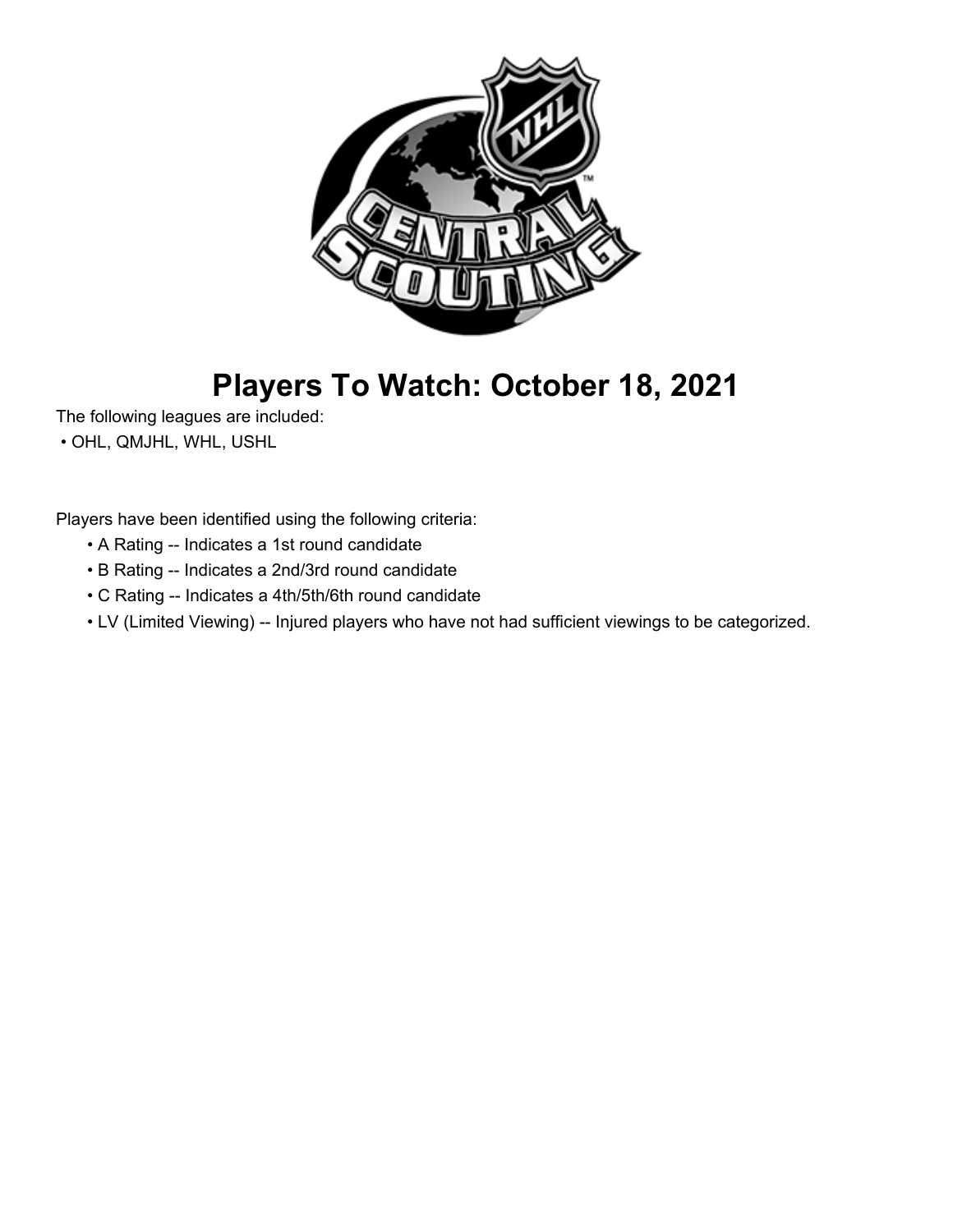

## **ONTARIO HOCKEY LEAGUE**

| <b>A Skaters</b>          |                 |             |            |         |         |  |   |  |
|---------------------------|-----------------|-------------|------------|---------|---------|--|---|--|
| POITRAS, MATTHEW          | <b>GUELPH</b>   | 10-Mar-2004 | $5'$ 11.0" | '73 lbs |         |  | R |  |
| . SHANE<br><b>WRIGHT.</b> | <b>KINGSTON</b> | 05-Jan-2004 | 6'0.5"     | 185 lbs | $\star$ |  | R |  |

| <b>B</b> Skaters                  |                         |             |            |           |         |           |    |
|-----------------------------------|-------------------------|-------------|------------|-----------|---------|-----------|----|
| ARNSBY, LIAM                      | <b>NORTH BAY</b>        | 20-Nov-2003 | 5' 10.25"  | 181 lbs   | $\star$ | C         | R  |
| BECK, OWEN                        | <b>MISSISSAUGA</b>      | 03-Feb-2004 | 5' 11.0"   | 190 lbs   | $\star$ | C         | R. |
| <b>BUCHINGER, MICHAEL</b>         | <b>GUELPH</b>           | 25-Apr-2004 | 5' 11.75"  | 178 lbs   |         | D         | L. |
| CASTLE, AIDAN                     | <b>NIAGARA</b>          | 08-Jan-2004 | 5' 11.0"   | 168 lbs   |         | LW        | L  |
| DONOVAN, JORIAN                   | <b>HAMILTON</b>         | 05-Apr-2004 | 6' 1.0"    | 182 lbs   | $\star$ | D         | L  |
| EDWARD, JACKSON                   | <b>LONDON</b>           | 27-Feb-2004 | 6' 2.5"    | 186 lbs   |         | D         | L  |
| FIMIS, PANO                       | <b>NIAGARA</b>          | 17-Jun-2004 | $5'$ 9.25" | $175$ lbs |         | C         | R  |
| GOYETTE, DAVID                    | <b>SUDBURY</b>          | 27-Mar-2004 | $5'$ 10.5" | 172 lbs   | $\star$ | C         | L  |
| <b>GUINDON, CEDRICK</b>           | <b>OWEN SOUND</b>       | 21-Apr-2004 | $5'$ 9.75" | 170 lbs   |         | C         | L  |
| <b>HAIGHT, HUNTER</b>             | <b>BARRIE</b>           | 04-Apr-2004 | $5'$ 10.5" | $173$ lbs | $\star$ | C         | R. |
| HAYES, GAVIN                      | <b>FLINT</b>            | 14-May-2004 | 6' 1.5"    | $177$ lbs |         | <b>RW</b> | R  |
| KARABELA, JAKE                    | <b>GUELPH</b>           | 07-Mar-2004 | $5'$ 10.5" | 165 lbs   | $\star$ | C         | L  |
| LAVOIE, ZAKARY                    | <b>MISSISSAUGA</b>      | 13-Mar-2004 | $5'$ 10.5" | 170 lbs   | $\star$ | <b>RW</b> | R  |
| LUDWINSKI, PAUL                   | <b>KINGSTON</b>         | 23-Apr-2004 | $5'$ 11.0" | $172$ lbs |         | LW        | L  |
| MCCONNELL-BARKER.<br><b>BRYCE</b> | <b>SAULT STE, MARIE</b> | 04-Jun-2004 | 6' 1.0"    | $187$ lbs |         | C         | L  |
| MINTYUKOV, PAVEL                  | <b>SAGINAW</b>          | 25-Nov-2003 | 6' 1.5"    | 192 lbs   | $\star$ | D         | L  |
| NELSON, TY                        | <b>NORTH BAY</b>        | 30-Mar-2004 | 5'9.5"     | 195 lbs   |         | D         | R  |
| ROHRER, VINZENZ                   | <b>OTTAWA</b>           | 09-Sep-2004 | $5'$ 10.5" | 160 lbs   |         | <b>RW</b> | R  |
| SAPOVALIV, MATYAS                 | <b>SAGINAW</b>          | 12-Feb-2004 | 6'3.0"     | 178 lbs   | $\star$ | C         | L. |
| SOVA, SPENCER                     | <b>ERIE</b>             | 10-Jan-2004 | 6'0.0"     | 185 lbs   |         | D         | L  |
| ZHILKIN, DANNY                    | <b>GUELPH</b>           | 19-Dec-2003 | 6'0.5"     | 183 lbs   | $\star$ | C         | L  |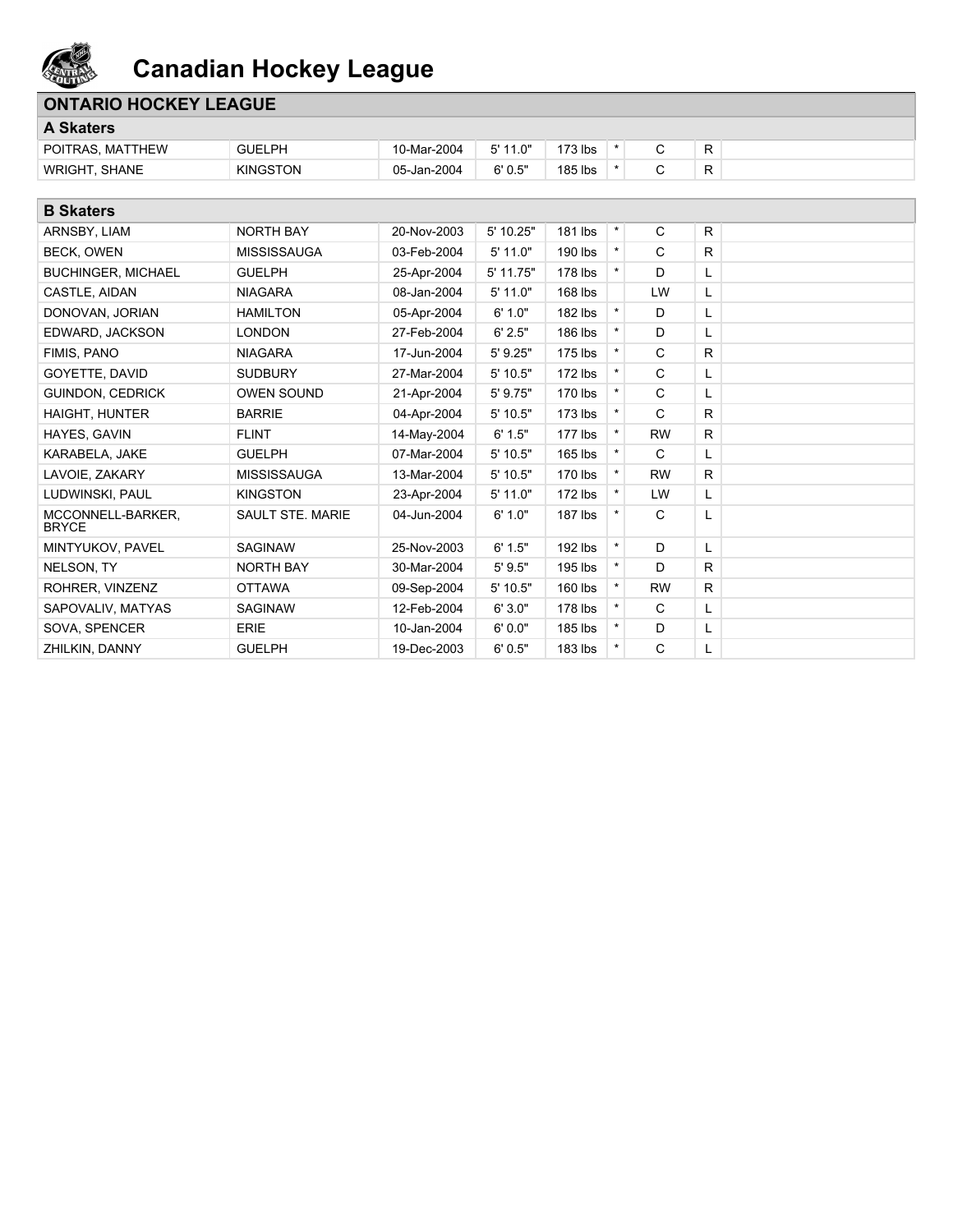

## **ONTARIO HOCKEY LEAGUE**

#### **C Skaters**

| <b>G</b> Skaters       |                     |             |            |         |          |              |              |  |
|------------------------|---------------------|-------------|------------|---------|----------|--------------|--------------|--|
| ABRAHAM, RYAN          | <b>WINDSOR</b>      | 05-Apr-2004 | 5' 6.75"   | 165 lbs | $^\star$ | С            | L            |  |
| ALFANO, SAM            | <b>PETERBOROUGH</b> | 18-Jan-2004 | 6'3.5"     | 205 lbs | $\star$  | <b>RW</b>    | R            |  |
| ANANIA, ANDRE          | <b>SUDBURY</b>      | 02-Mar-2003 | 6'0.0"     | 190 lbs | $\star$  | D            | Г            |  |
| <b>BOWMAN, BRAEDEN</b> | <b>GUELPH</b>       | 26-Jun-2003 | 6' 1.25"   | 204 lbs | $\star$  | <b>RW</b>    | R            |  |
| BRYANT, GAVIN          | <b>OWEN SOUND</b>   | 24-Jul-2004 | 5' 10.0"   | 190 lbs | $\star$  | C            | Г            |  |
| <b>BUJOLD, BEN</b>     | <b>LONDON</b>       | 03-Mar-2004 | $5'$ 11.5" | 178 lbs | *        | C            | Г            |  |
| COOKE, BRICE           | <b>NIAGARA</b>      | 23-Mar-2004 | 6' 1.5"    | 190 lbs | $\star$  | LW           | Г            |  |
| CRANE, BRODY           | <b>LONDON</b>       | 29-May-2004 | 5' 10.0"   | 180 lbs | $\star$  | LW           | Г            |  |
| DEGRAZIA, NICK         | <b>SUDBURY</b>      | 03-Dec-2002 | 6'0.0"     | 180 lbs | $\star$  | LW           | L            |  |
| DEL BEL BELLUZ, LUCA   | <b>MISSISSAUGA</b>  | 10-Nov-2003 | 6'0.5"     | 178 lbs | $\star$  | C            | Г            |  |
| DELIC, KOCHA           | <b>SUDBURY</b>      | 11-Mar-2004 | 5' 10.0"   | 184 lbs | $\star$  | C            | Г            |  |
| DEZOETE, JUSTIN        | PETERBOROUGH        | 02-Jan-2004 | 6'0.0"     | 180 lbs | $\star$  | <b>RW</b>    | Г            |  |
| DIONICIO, RODWIN       | <b>NIAGARA</b>      | 30-Mar-2004 | 6' 1.75"   | 207 lbs | $\star$  | D            | Г            |  |
| FILAK, ZACH            | <b>SARNIA</b>       | 21-Jan-2004 | 6'0.25"    | 170 lbs | $\star$  | C            | Г            |  |
| FRASCA, JACOB          | <b>BARRIE</b>       | 19-Mar-2003 | 6' 4.0"    | 208 lbs |          | C            | $\mathsf{R}$ |  |
| <b>GEORGE, ISAIAH</b>  | <b>LONDON</b>       | 15-Feb-2004 | 6'0.25"    | 195 lbs | $\star$  | D            | Г            |  |
| JELSMA, BEAU           | <b>BARRIE</b>       | 28-Apr-2004 | 5' 9.25"   | 174 lbs | $\star$  | $\mathsf{C}$ | Г            |  |
| KONYEN, EVAN           | <b>SUDBURY</b>      | 22-Feb-2004 | 5' 10.0"   | 169 lbs | $\star$  | <b>RW</b>    | $\mathsf{R}$ |  |
| KUDRYAVTSEV, KIRILL    | SAULT STE. MARIE    | 05-Feb-2004 | 5' 11.0"   | 196 lbs |          | D            | Г            |  |
| KULAKOV, ARTEM         | <b>ERIE</b>         | 14-Feb-2003 | 6' 1.75"   | 216 lbs | $\star$  | D            | Г            |  |
| LARMAND, ETHAN         | <b>SUDBURY</b>      | 12-Nov-2003 | 5' 11.0"   | 180 lbs | $\star$  | C            | L            |  |
| LEBLANC, JACOB         | <b>KITCHENER</b>    | 03-Jun-2004 | 6'0.0"     | 174 lbs | $\star$  | D            | R            |  |
| LEBLANC, ANDREW        | <b>KITCHENER</b>    | 03-Jun-2004 | $5'$ 11.0" | 170 lbs | $\star$  | C            | Г            |  |
| LEONARD, ALEC          | <b>NIAGARA</b>      | 13-May-2004 | $5'$ 11.0" | 183 lbs | *        | D            | $\mathsf{R}$ |  |
| MATHURIN, TNIAS        | NORTH BAY           | 15-Jan-2004 | 6' 2.5"    | 200 lbs | $\star$  | D            | Г            |  |
| MELEE, JONATHAN        | <b>HAMILTON</b>     | 15-Jan-2004 | 6'0.0"     | 182 lbs | $\star$  | C            | L            |  |
| MICHAUD, DANIEL        | <b>OSHAWA</b>       | 14-Feb-2003 | 6' 2.5"    | 190 lbs | $\star$  | C            | Г            |  |
| NAMESTNIKOV, MAX       | <b>SARNIA</b>       | 06-Feb-2004 | 5'7.5"     | 175 lbs | $\star$  | C            | Г            |  |
| OKITUNDU, CEDRICSON    | <b>OWEN SOUND</b>   | 03-Jan-2004 | 5' 10.75"  | 203 lbs | $\star$  | D            | Г            |  |
| PETROVSKY, SERVAC      | <b>OWEN SOUND</b>   | 10-Aug-2004 | 5' 9.75"   | 172 lbs | $\star$  | C            | Г            |  |
| ROBERTSON, TUCKER      | PETERBOROUGH        | 22-Jun-2003 | $5'$ 10.5" | 190 lbs | $\star$  | C            | R            |  |
| ROLOFS, STUART         | <b>LONDON</b>       | 28-Mar-2003 | 6' 2.0"    | 198 lbs | $\star$  | LW           | Г            |  |
| SAWYER, TEDDY          | <b>OTTAWA</b>       | 12-Dec-2003 | 5' 11.75"  | 184 lbs | $\star$  | D            | L            |  |
| SIM, LANDON            | <b>LONDON</b>       | 17-Jul-2004 | 5'9.5"     | 166 lbs | $\star$  | LW           | Г            |  |
| SMITH, COLTON          | <b>LONDON</b>       | 09-Feb-2004 | 6' 2.5"    | 207 lbs | $\star$  | LW           | L            |  |
| STONEHOUSE, BRADY      | <b>OTTAWA</b>       | 06-Aug-2004 | 5' 9.25"   | 182 lbs | $\star$  | <b>RW</b>    | L            |  |
| <b>VECCIA, ZANDER</b>  | MISSISSAUGA         | 27-Jul-2004 | 5'9.5"     | 175 lbs | $\star$  | <b>RW</b>    | $\mathsf R$  |  |
| WAKELY, DALYN          | <b>NORTH BAY</b>    | 05-Mar-2004 | 6'0.0"     | 184 lbs | *        | C            | R            |  |
|                        |                     |             |            |         |          |              |              |  |
| <b>C</b> Goaltenders   |                     |             |            |         |          |              |              |  |
| <b>BROCHU, BRETT</b>   | <b>LONDON</b>       | 09-Sep-2002 | 5' 11.0"   | 171 lbs | $\star$  | G            | L            |  |

| <b>BROCHU, BRETT</b>  | <b>LONDON</b>    | 09-Sep-2002 | $5'$ 11.0" | 171 lbs   |  |  |
|-----------------------|------------------|-------------|------------|-----------|--|--|
| DIVINCENTIIS, DOMENIC | NORTH BAY        | 04-Mar-2004 | 6' 1.75"   | 184 lbs   |  |  |
| LALONDE, NOLAN        | <b>ERIE</b>      | 14-Feb-2004 | 6'0.75"    | 186 lbs   |  |  |
| OSTER, JACOB          | <b>GUELPH</b>    | 26-Mar-2004 | 6' 2.5"    | $187$ lbs |  |  |
| SCHENKEL, CHARLIE     | SAULT STE, MARIE | 16-Aug-2004 | 6'5.5"     | 193 lbs   |  |  |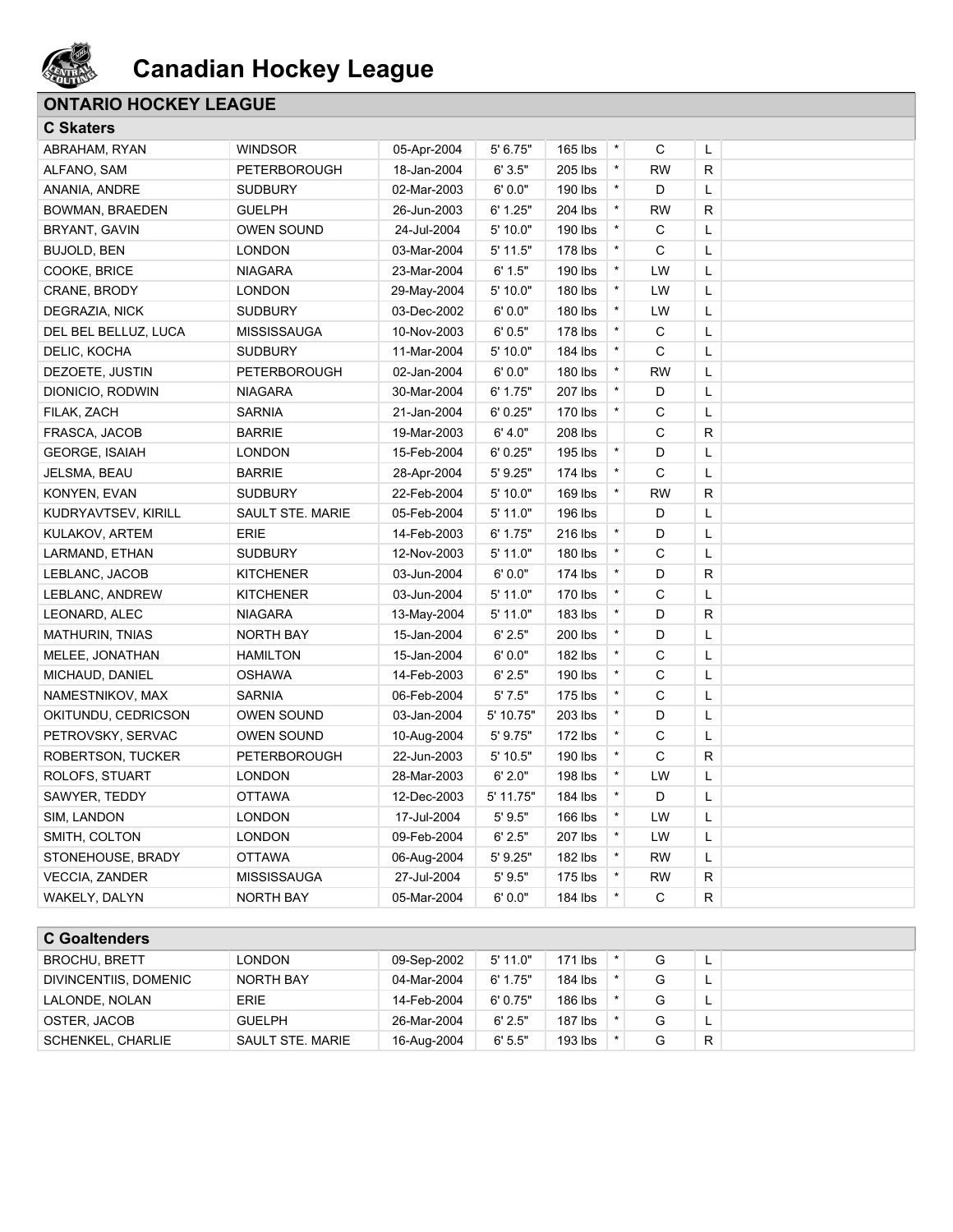

| <b>QUEBEC MAJOR JUNIOR HOCKEY LEAGUE</b> |                                  |             |          |           |          |              |   |  |
|------------------------------------------|----------------------------------|-------------|----------|-----------|----------|--------------|---|--|
| A Skaters                                |                                  |             |          |           |          |              |   |  |
| <b>GAUCHER, NATHAN</b>                   | QUEBEC                           | 06-Nov-2003 | 6'3.0"   | 208 lbs   | $^\star$ | С            | R |  |
| LUNEAU, TRISTAN                          | <b>GATINEAU</b>                  | 12-Jan-2004 | 6' 1.5"  | 175 lbs   | $\star$  | D            | R |  |
|                                          |                                  |             |          |           |          |              |   |  |
| <b>B Skaters</b>                         |                                  |             |          |           |          |              |   |  |
| KOMAROV, VSEVOLOD                        | QUEBEC                           | 11-Jan-2004 | 6' 1.0"  | 176 lbs   |          | D            | R |  |
| LAMOUREUX, MAVERIC                       | DRUMMONDVILLE                    | 13-Jan-2004 | 6' 6.75" | 196 lbs   | $\star$  | D            | R |  |
| <b>VERREAULT, ANTONIN</b>                | <b>GATINEAU</b>                  | 28-Jul-2004 | 5' 8.0"  | 162 lbs   | $\star$  | LW           | L |  |
|                                          |                                  |             |          |           |          |              |   |  |
| <b>C Skaters</b>                         |                                  |             |          |           |          |              |   |  |
| BARBASHEV, MAXIM                         | <b>MONCTON</b>                   | 18-Dec-2003 | 6'0.0"   | 181 lbs   | $\star$  | LW           | L |  |
| <b>BLAIS, ALEX</b>                       | <b>CHICOUTIMI</b>                | 03-Mar-2004 | 5' 11.5" | $162$ lbs | $\star$  | $\mathsf{C}$ | R |  |
| <b>BOOTH, ANGUS</b>                      | SHAWINIGAN                       | 27-Apr-2004 | 6'0.25"  | $177$ lbs | $\star$  | D            | L |  |
| BOURASH, DANIIL                          | ROUYN-NORANDA                    | 15-Apr-2004 | 6' 1.0"  | 181 lbs   |          | C            | R |  |
| BUTEAU, FRANCOIS-JAMES                   | <b>CAPE BRETON</b>               | 28-Apr-2004 | 6'3.0"   | 194 lbs   | $\star$  | D            | L |  |
| CANONICA, LORENZO                        | <b>SHAWINIGAN</b>                | 03-Sep-2003 | 5' 11.0" | 179 lbs   |          | C            | Г |  |
| COTE, JUSTIN                             | <b>DRUMMONDVILLE</b>             | 11-Jul-2004 | 5'6.0"   | 158 lbs   | $\star$  | LW           | L |  |
| DUMAIS, JORDAN                           | <b>HALIFAX</b>                   | 15-Apr-2004 | 5' 8.0"  | 165 lbs   | $\star$  | <b>RW</b>    | R |  |
| FURLONG, JAKE                            | <b>HALIFAX</b>                   | 04-Mar-2004 | 6'0.5"   | 189 lbs   | $\star$  | D            | L |  |
| GAUDET, MARC-ANDRE                       | ACADIE-BATHURST                  | 24-Oct-2003 | 6'3.0"   | 180 lbs   | $\star$  | D            | L |  |
| <b>GENDRON, ALEXIS</b>                   | BLAINVILLE-<br><b>BOISBRIAND</b> | 30-Dec-2003 | 5'9.0"   | 175 lbs   | $\star$  | <b>RW</b>    | L |  |
| GILL, DYLLAN                             | ROUYN-NORANDA                    | 07-Jun-2004 | 6' 1.5"  | 179 lbs   | $\star$  | D            | R |  |
| HINKLEY, LANE                            | ACADIE-BATHURST                  | 18-Feb-2004 | 6' 1.5"  | 216 lbs   | $\star$  | D            | L |  |
| HUJER, JAKUB                             | ROUYN-NORANDA                    | 17-Jun-2004 | 6'3.25"  | 190 lbs   | $\star$  | C            | L |  |
| LANGLOIS, JEREMY                         | <b>CAPE BRETON</b>               | 19-Sep-2003 | 6'0.0"   | 186 lbs   | $\star$  | D            | L |  |
| LOSHING, YOAN                            | <b>MONCTON</b>                   | 29-Feb-2004 | 5'9.0"   | $162$ lbs | $\star$  | LW           | L |  |
| OLIVER, SAM                              | <b>CHARLOTTETOWN</b>             | 04-Jul-2004 | 5' 10.5" | 178 lbs   | $\star$  | C            | L |  |
| ROY, PIER-OLIVIER                        | <b>VICTORIAVILLE</b>             | 05-Mar-2004 | 5'9.5"   | 173 lbs   | $\star$  | D            | L |  |
| SAVOIE, SAMUEL                           | <b>GATINEAU</b>                  | 25-Mar-2004 | 5'9.5"   | 189 lbs   | $\star$  | LW           | L |  |
| SWAN, JAMES                              | <b>HALIFAX</b>                   | 02-Jan-2004 | 5'7.0"   | 183 lbs   | $\star$  | C            | L |  |
| TAIBEL, JONAS                            | <b>MONCTON</b>                   | 19-Aug-2004 | 5' 10.5" | 180 lbs   | $\star$  | C            | L |  |
| VIDICEK, MARKUS                          | <b>HALIFAX</b>                   | 21-Mar-2004 | 5'9.0"   | 155 lbs   | $\star$  | С            | L |  |
| WARREN, NOAH                             | <b>GATINEAU</b>                  | 15-Jul-2004 | 6' 4.75" | 214 lbs   | $\star$  | D            | R |  |
| WOODWORTH, LUKE                          | <b>DRUMMONDVILLE</b>             | 01-Mar-2004 | 5' 8.75" | 155 lbs   | $\star$  | <b>RW</b>    | R |  |
| <b>C</b> Goaltenders                     |                                  |             |          |           |          |              |   |  |
|                                          |                                  |             |          |           |          |              |   |  |

| <b>FILION, VINCENT</b>        | <b>MONCTON</b>                   | 26-Feb-2004 | 6'0.0" | 181 lbs   |  |  | - |  |  |
|-------------------------------|----------------------------------|-------------|--------|-----------|--|--|---|--|--|
| <b>GRAVEL, CHARLES-EDWARD</b> | BLAINVILLE-<br><b>BOISBRIAND</b> | 23-Mar-2004 | 6'0.0" | 180 lbs   |  |  | R |  |  |
| ZHYGALOV, IVAN                | <b>SHERBROOKE</b>                | 30-Apr-2003 | 6'3.0" | $165$ lbs |  |  | R |  |  |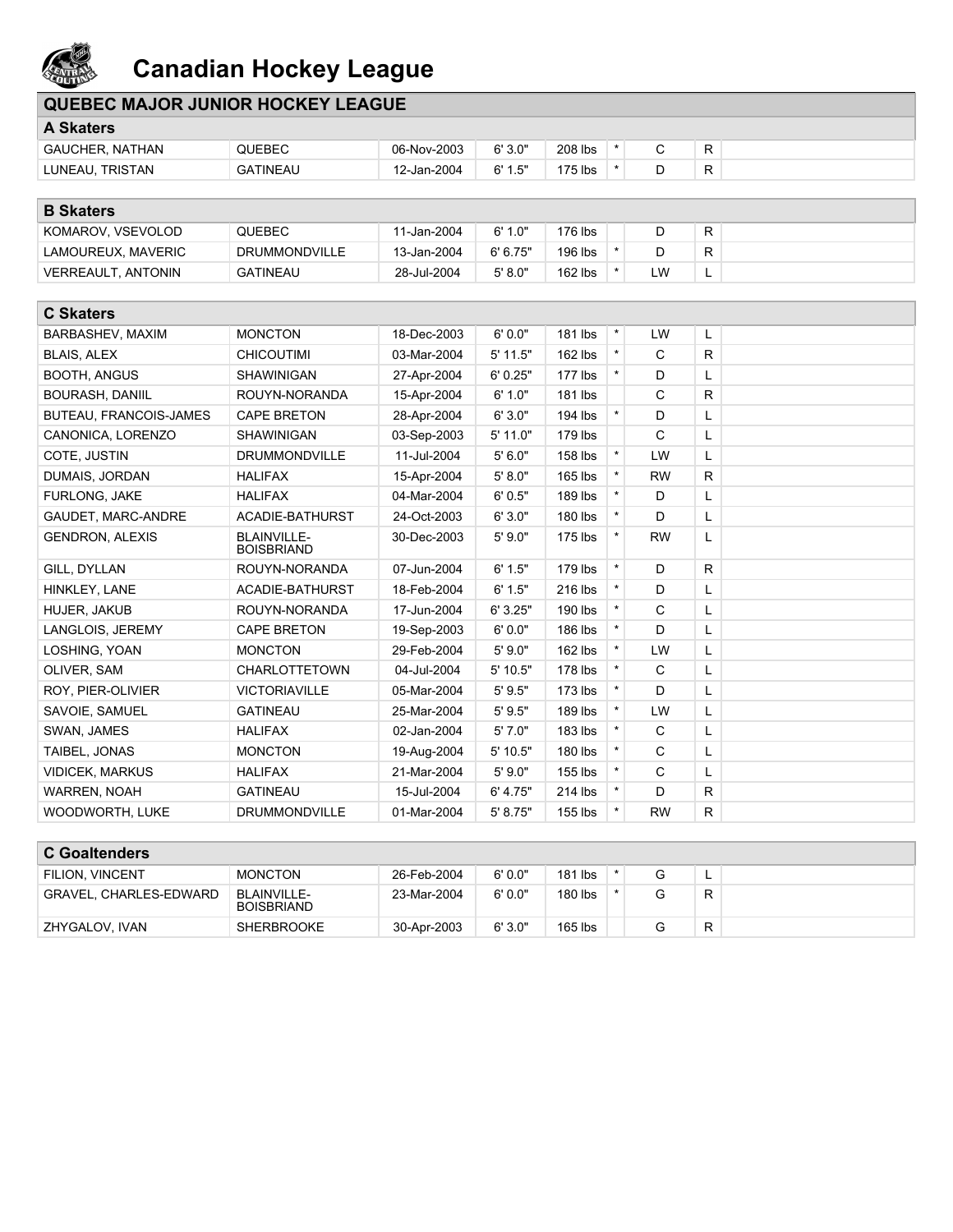

## **WESTERN HOCKEY LEAGUE**

| <b>A Skaters</b>     |                 |             |         |         |  |  |   |  |
|----------------------|-----------------|-------------|---------|---------|--|--|---|--|
| <b>GEEKIE, CONOR</b> | <b>WINNIPEG</b> | 05-May-2004 | 6'3.0"  | 193 lbs |  |  | - |  |
| MATEYCHUK, DENTON    | MOOSE JAW       | 12-Jul-2004 | 5'11.0" | 188 lbs |  |  |   |  |
| SAVOIE, MATT         | WINNIPEG        | 01-Jan-2004 | 5'9.0"  | 179 lbs |  |  | R |  |

| <b>B</b> Skaters  |                      |             |            |           |    |        |  |
|-------------------|----------------------|-------------|------------|-----------|----|--------|--|
| DAVIES, JOSH      | <b>SWIFT CURRENT</b> | 24-Mar-2004 | $5'$ 9.25" | 197 lbs   | LW | $\sim$ |  |
| KORCHINSKI, KEVIN | <b>SEATTLE</b>       | 21-Jun-2004 | 6'1.25"    | 185 lbs   |    | ∽      |  |
| LINDGREN, MATS    | <b>KAMLOOPS</b>      | 26-Aug-2004 | 5' 10.75"  | $173$ lbs |    |        |  |
| MINTEN, FRASER    | <b>KAMLOOPS</b>      | 05-Jul-2004 | 6' 1.0"    | 185 lbs   |    | –      |  |

| <b>C Skaters</b>         |                      |             |           |           |          |              |              |  |
|--------------------------|----------------------|-------------|-----------|-----------|----------|--------------|--------------|--|
| ALARIE, ERIC             | MOOSE JAW            | 27-Jan-2003 | 6' 0.75"  | 197 lbs   |          | LW           | L            |  |
| ALSCHER, MAREK           | <b>PORTLAND</b>      | 07-Apr-2004 | 6'3.0"    | 196 lbs   | $\star$  | D            | Г            |  |
| <b>BELL, PARKER</b>      | <b>TRI-CITY</b>      | 26-Sep-2003 | 6' 4.25"  | 192 lbs   | $\star$  | LW           | L            |  |
| <b>BOCHAROV, PAVEL</b>   | <b>SASKATOON</b>     | 21-Feb-2004 | 5' 11.75" | 184 lbs   | $\star$  | D            | $\mathsf{R}$ |  |
| DOWHANIUK, KEATON        | PRINCE GEORGE        | 08-Feb-2004 | 6'0.0"    | 165 lbs   | $\star$  | D            | Г            |  |
| <b>FIRKUS, JAGGER</b>    | MOOSE JAW            | 29-Apr-2004 | 5' 10.0"  | 153 lbs   | $\star$  | <b>RW</b>    | $\mathsf{R}$ |  |
| GRAHAM, MAX              | <b>KELOWNA</b>       | 21-May-2004 | 6' 2.25"  | 181 lbs   | $\star$  | C            | Г            |  |
| <b>GRONICK, KYREN</b>    | PRINCE GEORGE        | 27-Feb-2004 | 5' 10.25" | 185 lbs   | $\star$  | LW           | R            |  |
| <b>GUSTAFSON, JORDAN</b> | <b>SEATTLE</b>       | 20-Jan-2004 | 5' 10.5"  | 178 lbs   | $\star$  | C            | Г            |  |
| HANZEL, JEREMY           | <b>SEATTLE</b>       | 27-Feb-2003 | 6'0.25"   | 191 lbs   | $\star$  | D            | Г            |  |
| HEMMERLING, BEN          | <b>EVERETT</b>       | 21-Apr-2004 | 5' 10.25" | 159 lbs   | $\star$  | <b>RW</b>    | $\mathsf{R}$ |  |
| KLAVDIEV, EGOR           | <b>LETHBRIDGE</b>    | 07-Feb-2003 | 5' 10.25" | 170 lbs   | $\star$  | C            | L            |  |
| KMEC, JOZEF VILIAM       | PRINCE GEORGE        | 02-Jan-2004 | 6' 1.5"   | 198 lbs   | $\star$  | D            | $\mathsf{R}$ |  |
| LIES, JUSTIN             | <b>VANCOUVER</b>     | 24-Nov-2003 | 6' 1.0"   | 205 lbs   | $\star$  | C            | $\mathsf{R}$ |  |
| LISOWSKY, BRANDON        | SASKATOON            | 13-Apr-2004 | 5' 8.25"  | 171 lbs   | $\star$  | LW           | L            |  |
| MCCUTCHEON, LOGAN        | <b>LETHBRIDGE</b>    | 19-Jan-2004 | 5' 8.75"  | 149 lbs   | $\star$  | D            | $\mathsf{R}$ |  |
| MORAVEC, PETR            | <b>TRI-CITY</b>      | 24-Feb-2003 | 6'0.0"    | 181 lbs   |          | C            | Г            |  |
| <b>NGUYEN, MARCUS</b>    | <b>PORTLAND</b>      | 02-Aug-2004 | 5' 9.75"  | 172 lbs   | $\star$  | <b>RW</b>    | R            |  |
| PICKERING, OWEN          | <b>SWIFT CURRENT</b> | 27-Jan-2004 | 6'3.5"    | 179 lbs   |          | D            | L            |  |
| <b>REPCIK, PETER</b>     | <b>LETHBRIDGE</b>    | 09-Jan-2004 | 5' 11.5"  | 172 lbs   | $\star$  | C            | Г            |  |
| ROEST, AUSTIN            | <b>EVERETT</b>       | 22-Jan-2004 | 5'9.0"    | 169 lbs   | $\star$  | C            | R            |  |
| SCHAEFER, REID           | <b>SEATTLE</b>       | 21-Sep-2003 | 6' 3.0"   | 215 lbs   | $\star$  | LW           | L            |  |
| SCHUURMAN, BRAYDEN       | <b>VICTORIA</b>      | 22-Feb-2004 | 5'9.25"   | 191 lbs   | *        | $\mathsf{C}$ | $\mathsf{R}$ |  |
| SEMINOFF, MATTHEW        | <b>KAMLOOPS</b>      | 27-Dec-2003 | 5' 10.0"  | 161 lbs   | $\star$  | <b>RW</b>    | $\mathsf{R}$ |  |
| SIEPMANN, GRAYDEN        | CALGARY              | 26-May-2004 | 5' 10.0"  | 175 lbs   | $\star$  | D            | $\mathsf{R}$ |  |
| SWARD, GRAHAM            | <b>SPOKANE</b>       | 12-Sep-2003 | 6' 2.0"   | 180 lbs   |          | D            | Г            |  |
| <b>SZTURC, GABRIEL</b>   | <b>KELOWNA</b>       | 24-Sep-2003 | 5' 10.0"  | $177$ lbs | $\star$  | $\mathsf{C}$ | L            |  |
| THOMPSON, RYDER          | <b>PORTLAND</b>      | 18-Jun-2004 | 5' 10.5"  | 172 lbs   | $\star$  | D            | Г            |  |
| UCHACZ, KAI              | RED DEER             | 24-Jun-2003 | 6' 1.25"  | 190 lbs   | $\star$  | C            | $\mathsf{R}$ |  |
| WARD, MATHEW             | <b>SWIFT CURRENT</b> | 24-Jan-2004 | 5'7.5"    | 156 lbs   | $\star$  | C            | Г            |  |
| WEIR, JACE               | <b>RED DEER</b>      | 21-May-2004 | 6' 2.0"   | 183 lbs   | $\star$  | D            | R            |  |
| <b>WRIGHT, CHARLIE</b>   | <b>SASKATOON</b>     | 22-Oct-2003 | 6'0.0"    | 175 lbs   | $^\star$ | D            | L            |  |
|                          |                      |             |           |           |          |              |              |  |
| <b>B</b> Goaltenders     |                      |             |           |           |          |              |              |  |
| <b>BRENNAN, TYLER</b>    | <b>PRINCE GEORGE</b> | 27-Sep-2003 | 6' 4.0"   | 180 lbs   | $\star$  | G            | L            |  |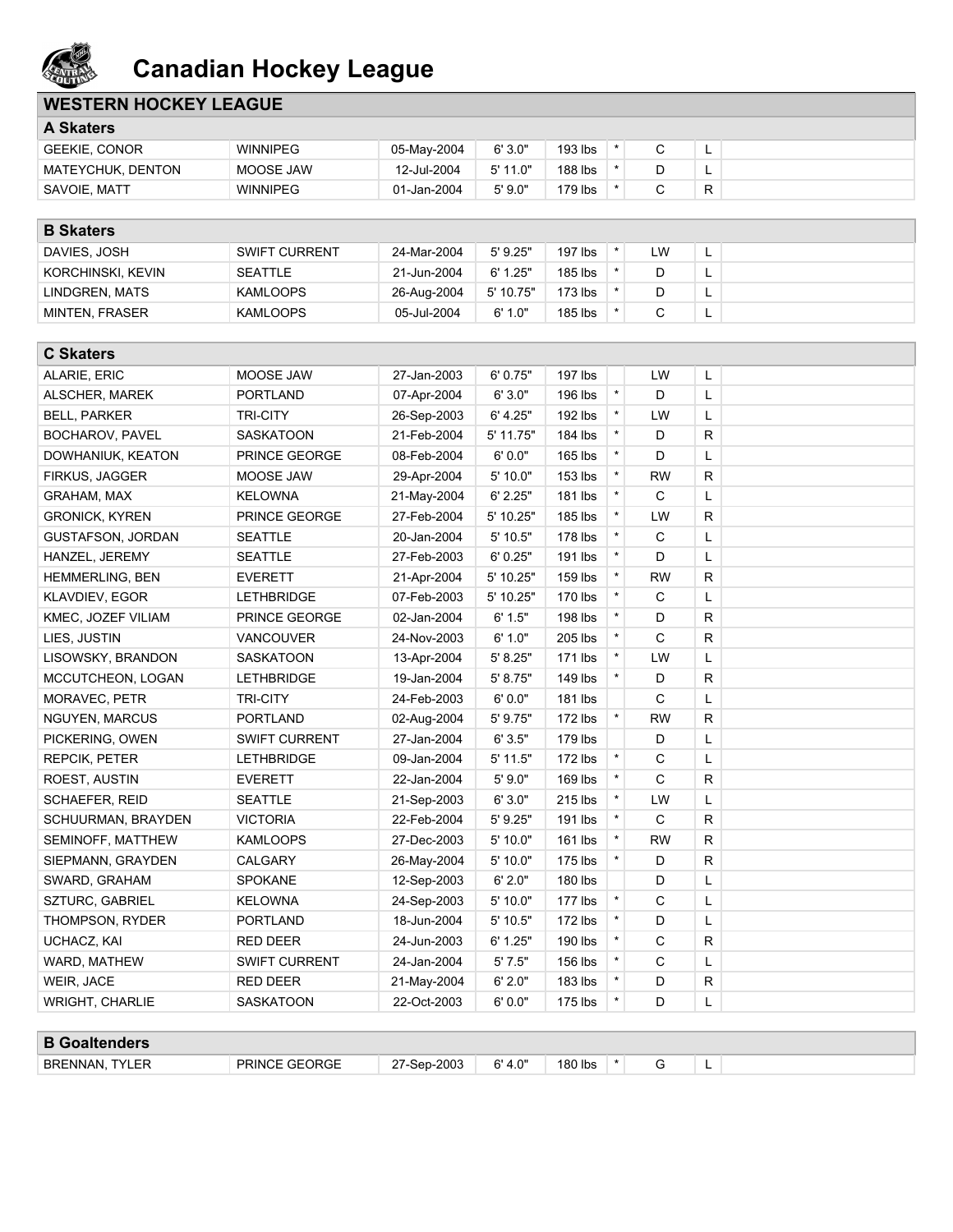

## **WESTERN HOCKEY LEAGUE**

| <b>C</b> Goaltenders |                      |             |          |           |  |   |   |  |
|----------------------|----------------------|-------------|----------|-----------|--|---|---|--|
| BEAUPIT, MASON       | <b>SPOKANE</b>       | 23-Sep-2003 | 6'5.25"  | 186 lbs   |  | G | - |  |
| DYCK, REID           | <b>SWIFT CURRENT</b> | 20-Jan-2004 | 6'3.25"  | 187 lbs   |  |   |   |  |
| <b>HOLT, BRADEN</b>  | <b>EVERETT</b>       | 30-Jul-2003 | 6'2.0"   | 160 lbs   |  |   |   |  |
| KIEPER, MATTHEW      | <b>REGINA</b>        | 08-Mar-2004 | 6' 1.75" | $178$ lbs |  |   |   |  |
| SUCHANEK, TOMAS      | <b>TRI-CITY</b>      | 30-Apr-2003 | 6'0.25"  | $171$ lbs |  | G | - |  |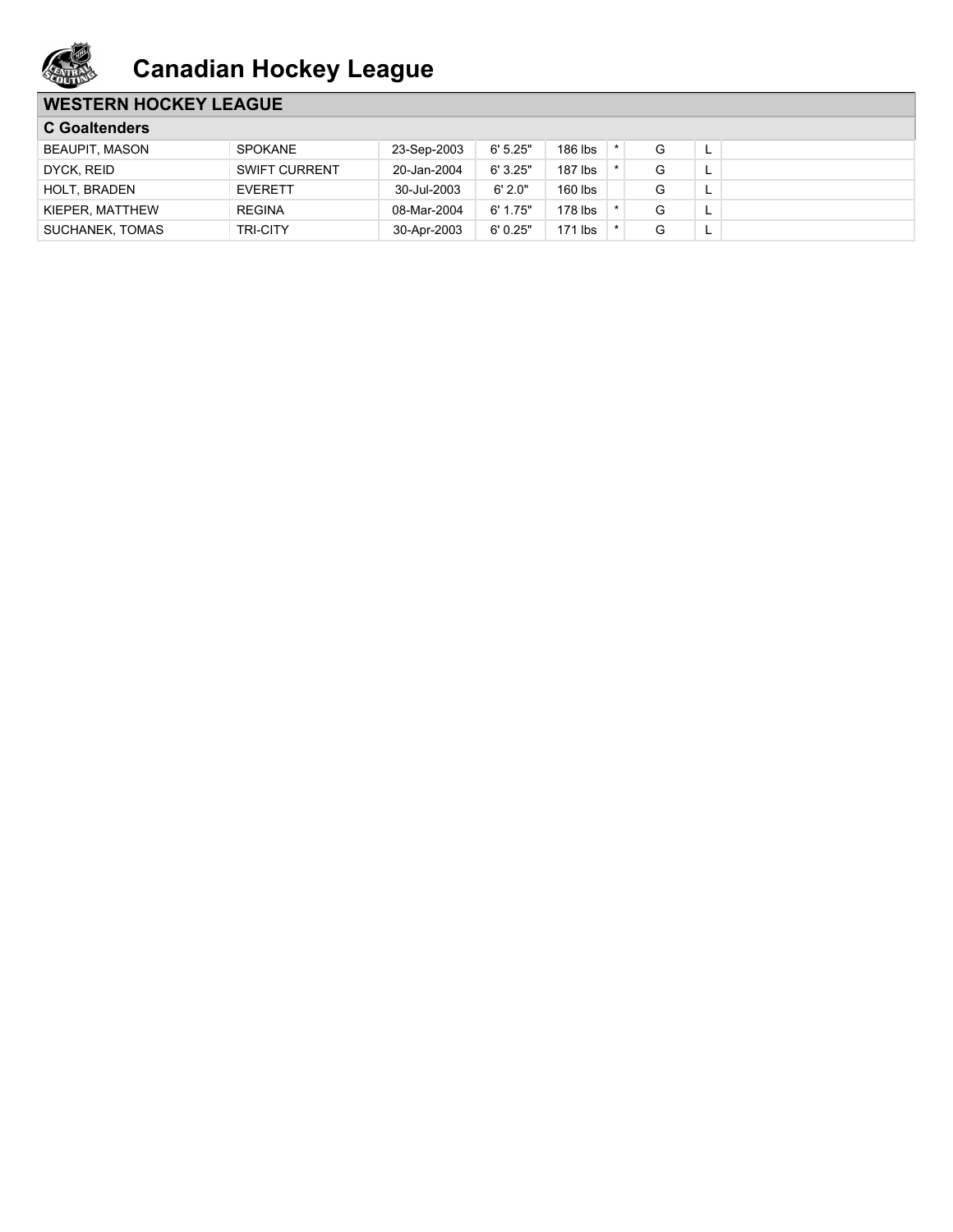

# **United States Hockey League**

## **UNITED STATES HOCKEY LEAGUE**

| <b>B Skaters</b>                  |                                |                            |                          |                    |         |             |              |                          |
|-----------------------------------|--------------------------------|----------------------------|--------------------------|--------------------|---------|-------------|--------------|--------------------------|
| ANDERSON, KENT                    | <b>GREEN BAY</b>               | 13-Nov-2003                | 6' 2.5"                  | 200 lbs            | $\star$ | D           | R            | <b>DENVER (2022)</b>     |
| DORRINGTON, JACKSON               | <b>DES MOINES</b>              | 13-Apr-2004                | 6' 2.25"                 | 192 lbs            | $\star$ | D           | Г            | NORTHEASTERN (2022)      |
| FINLEY, QUINN                     | <b>MADISON</b>                 | 08-Aug-2004                | $5'$ 11.5"               | 168 lbs            | $\star$ | LW          | Г            |                          |
| <b>GREENE, RYAN</b>               | <b>GREEN BAY</b>               | 21-Oct-2003                | 6' 1.0"                  | 174 lbs            | $\star$ | $\mathsf C$ | R            | BOSTON UNIVERSITY (2022) |
| HEALEY, RYAN                      | <b>SIOUX FALLS</b>             | 19-May-2004                | 6'0.0"                   | 178 lbs            | $\star$ | D           | R            | HARVARD (2023)           |
| LUND, CAMERON                     | <b>GREEN BAY</b>               | 07-Jun-2004                | 6' 1.75"                 | 185 lbs            | $\star$ | $\mathsf C$ | R            | NORTHEASTERN (2022)      |
| MOLDENHAUER, NICHOLAS             | <b>CHICAGO</b>                 | 25-May-2004                | 5' 10.0"                 | 170 lbs            | $\star$ | C           | R            |                          |
|                                   |                                |                            |                          |                    |         |             |              |                          |
| <b>C Skaters</b>                  |                                |                            |                          |                    |         |             |              |                          |
| AUSMUS, TREY                      | <b>MADISON</b>                 | 07-May-2004                | $5'$ 11.0"               | 157 lbs            | $\star$ | D           | L            | NORTH DAKOTA (2023)      |
| BAKER, OWEN                       | <b>WATERLOO</b>                | 29-Jan-2004                | 5' 9.5"                  | 176 lbs            | $\star$ | C           | R            | MICHIGAN STATE (2023)    |
| <b>BORGESI, VINCENT</b>           | <b>TRI-CITY</b>                | 02-Mar-2004                | 5'7.5"                   | 173 lbs            | $\star$ | D           | R            | NORTHEASTERN (2022)      |
| <b>BROWN, GARRETT</b>             | SIOUX CITY                     | 04-Apr-2004                | 6' 1.5"                  | 178 lbs            | $\star$ | D           | R            | <b>DENVER (2023)</b>     |
| BUMP, ALEX                        | OMAHA                          | 20-Nov-2003                | 6'0.25"                  | 195 lbs            | $\star$ | C           | Г            |                          |
| CARDONA, ADAM                     | <b>WATERLOO</b>                | 05-Oct-2003                | 6' 1.5"                  | 190 lbs            | $\star$ | D           | R            |                          |
| CERBONE, ANDON                    | <b>CHICAGO</b>                 | 13-Apr-2004                | 5' 8.25"                 | 150 lbs            | $\star$ | C           | Г            | MICHIGAN (2023)          |
| DUBINSKY, AIDEN                   | <b>TRI-CITY</b>                | 28-Apr-2004                | 6' 0.25"                 | 185 lbs            | $\star$ | D           | R            | MINNESOTA-DULUTH (2022)  |
| DUNBAR, TYLER                     | <b>MUSKEGON</b>                | 18-Dec-2003                | 6'0.5"                   | 189 lbs            | $\star$ | D           | Г            | NORTH DAKOTA (2022)      |
| <b>EMERSON, MICHAEL</b>           | <b>CHICAGO</b>                 | 26-Dec-2003                | 6'0.0"                   | 171 lbs            | $\star$ | <b>RW</b>   | R            | <b>UMASS (2023)</b>      |
| <b>GARDNER, DAIMON</b>            | <b>OMAHA</b>                   | 18-Jan-2004                | 6' 4.25"                 | 200 lbs            | $\star$ | $\mathsf C$ | L            | CLARKSON (2023)          |
| <b>GEARY, PATRICK</b>             | <b>WATERLOO</b>                | 18-Feb-2004                | 6'0.25"                  | 176 lbs            | $\star$ | D           | Г            |                          |
| GILLESPIE, RYAN                   | <b>OMAHA</b>                   | 31-Jan-2003                | 5' 11.75"                | 186 lbs            | $\star$ | C           | R            | CLARKSON (2022)          |
| <b>GUEVIN, JACOB</b>              | <b>MUSKEGON</b>                | 17-Jan-2003                | 5' 11.0"                 | 181 lbs            |         | D           | R            | NEBRASKA-OMAHA (2022)    |
| <b>GUSTAFSSON, LUKAS</b>          | <b>CHICAGO</b>                 | 16-Dec-2002                | 5' 10.0"                 | 190 lbs            |         | D           | L            | BOSTON COLLEGE (2022)    |
| HARRIS, SAM                       | SIOUX FALLS                    | 14-Oct-2003                | 5' 10.75"                | 186 lbs            | $\star$ | <b>RW</b>   | Г            | <b>DENVER (2022)</b>     |
| HARVEY, JACK                      | <b>CHICAGO</b>                 | 31-Mar-2003                | 5'9.5"                   | 176 lbs            | $\star$ | LW          | L            | BOSTON UNIVERSITY (2022) |
| HASKINS, TYLER                    | <b>MADISON</b>                 | 07-Jul-2003                | 6' 0.5"                  | 170 lbs            | $\star$ | LW          | L            | MICHIGAN (2022)          |
| INGRAM, ADAM                      | YOUNGSTOWN                     | 14-Oct-2003                | 6' 2.25"                 | 165 lbs            | $\star$ | C           | L            | ST. CLOUD STATE (2022)   |
| JAMES, DYLAN                      | <b>SIOUX CITY</b>              | 12-Oct-2003                | 6' 0.25"                 | 181 lbs            | $\star$ | LW          | L            | NORTH DAKOTA (2022)      |
| KNUBLE, COLE                      | <b>FARGO</b>                   | 01-Jul-2004                | 5' 9.75"                 | 170 lbs            | $\star$ | $\mathsf C$ | $\mathsf{R}$ |                          |
| KOCSIS, CHRISTIAN                 | <b>LINCOLN</b>                 | 09-Jun-2004                | 5' 10.5"                 | 187 lbs            | $\star$ | LW          | Г            | PROVIDENCE (2023)        |
| LA STARZA, MICHAEL                | <b>WATERLOO</b>                | 14-Jan-2004                | 5'10.5"                  | 181 lbs            | $\star$ | <b>RW</b>   | L            | BOSTON UNIVERSITY (2022) |
| LIVANAVAGE, JAKE                  | <b>CHICAGO</b>                 | 06-May-2004                | 5'9.0"                   | 160 lbs            | $\star$ | D           | L            | NORTH DAKOTA (2023)      |
| MASTRODOMENICO,<br><b>MICHAEL</b> | <b>LINCOLN</b>                 | 19-Apr-2004                | 6'0.5"                   | 196 lbs            |         | D           | R            | NOTRE DAME (2022)        |
| MCEWEN, SHAUN                     | <b>TRI-CITY</b>                | 21-Jan-2004                | 5' 11.25"                | 192 lbs            | $\star$ | D           | L            | <b>UMASS (2023)</b>      |
| MEHLENBACHER, OWEN                | <b>MUSKEGON</b>                | 26-Jan-2004                | 6' 1.75"                 | 189 lbs            | $\star$ | С           | L            | WISCONSIN (2022)         |
| O'CONNELL, GAVIN                  | <b>WATERLOO</b>                | 19-Feb-2004                | $5'$ 11.0"               | 180 lbs            | $\star$ | $\mathsf C$ | R            |                          |
| PIERRE, NICHOLAS                  | SIOUX CITY                     | 09-Apr-2004                | 5' 8.5"                  | 170 lbs            | $\star$ | LW          | L            | WISCONSIN (2022)         |
| POHLKAMP, ERIC                    | <b>CEDAR RAPIDS</b>            | 23-Mar-2004                | 5'10.0"                  | 205 lbs            | $\star$ | D           | R            |                          |
| SLAVIN, JEREMIAH                  | <b>MUSKEGON</b>                | 12-Aug-2004                | 6' 2.0"                  | 198 lbs            | $\star$ | D           | L            | COLORADO COLLEGE (2023)  |
|                                   |                                |                            |                          |                    | $\star$ |             |              |                          |
| STRAKY, ETHAN                     | <b>GREEN BAY</b><br>SIOUX CITY | 18-Apr-2003<br>02-Jan-2004 | $5'$ 11.0"<br>$5'$ 11.0" | 178 lbs<br>166 lbs | $\star$ | D<br>C      | R<br>R       | COLORADO COLLEGE (2022)  |
| WELSH, CONNOR                     |                                |                            |                          |                    | $\star$ |             |              | BOSTON COLLEGE (2023)    |
| WHITCOMB, ETHAN                   | MUSKEGON                       | 13-May-2004                | 6' 4.0"                  | 192 lbs            | $\star$ | LW          | L            | NEBRASKA-OMAHA (2023)    |
| WISDOM, ZACCHARYA                 | <b>CEDAR RAPIDS</b>            | 29-Apr-2004                | 5' 11.25"                | 170 lbs            | $\star$ | <b>RW</b>   | R            |                          |
| ZLNKA, ADAM                       | SIOUX FALLS                    | 28-Feb-2004                | $5'$ 11.5"               | $173$ lbs          |         | <b>RW</b>   | R            |                          |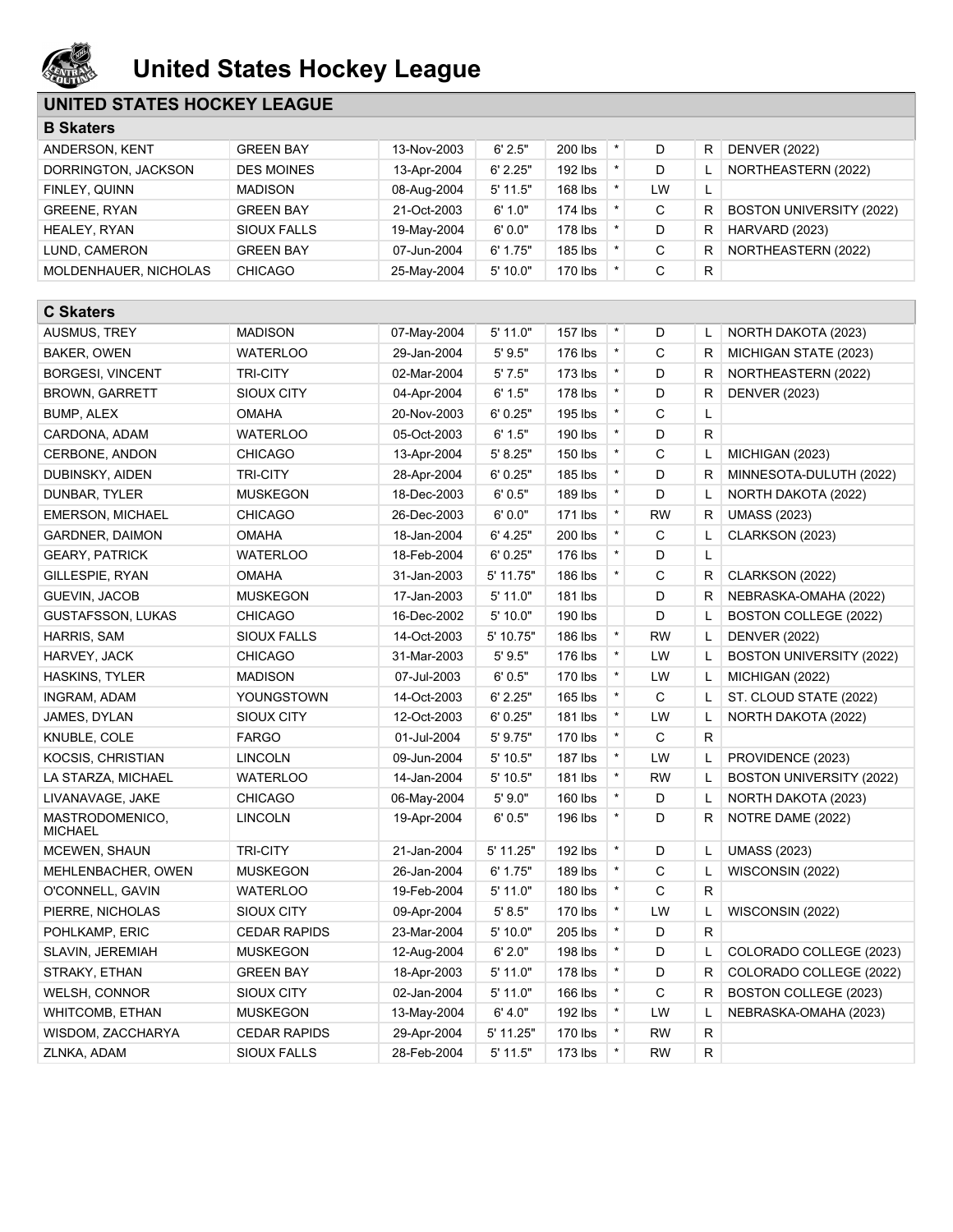

## **United States Hockey League**

## **UNITED STATES HOCKEY LEAGUE**

| <b>C</b> Goaltenders |                  |             |             |           |  |   |  |                         |
|----------------------|------------------|-------------|-------------|-----------|--|---|--|-------------------------|
| ELIAS, RASTISLAV     | <b>GREEN BAY</b> | 18-Apr-2004 | 6'2.0"      | $172$ lbs |  | G |  |                         |
| HOMER, GIBSON        | <b>CHICAGO</b>   | 29-Dec-2003 | 6'5.0"      | $209$ lbs |  | G |  |                         |
| KORPI, CAMERON       | MUSKEGON         | 26-May-2004 | 6'2.0"      | $147$ lbs |  | G |  | WESTERN MICHIGAN (2023) |
| MBEREKO, KAIDAN      | <b>LINCOLN</b>   | 28-Jul-2003 | $5'$ 11.25" | 190 lbs   |  | G |  | COLORADO COLLEGE (2022) |
| WHITEHEAD, CAMERON   | LINCOLN          | 13-Jun-2003 | 6'3.0"      | 170 lbs   |  | G |  | NORTHEASTERN (2023)     |

## **NATIONAL TEAM DEVELOPMENT PROGRAM**

| <b>A Skaters</b>        |                 |             |            |         |  |    |   |                         |  |
|-------------------------|-----------------|-------------|------------|---------|--|----|---|-------------------------|--|
| CHESLEY, RYAN           | <b>USA U-18</b> | 27-Feb-2004 | 6'0.25"    | 187 lbs |  |    | R | MINNESOTA (2022)        |  |
| COOLEY, LOGAN           | <b>USA U-18</b> | 04-May-2004 | 5'10.0"    | 174 lbs |  |    |   | NOTRE DAME (2022)       |  |
| <b>GAUTHIER, CUTTER</b> | <b>USA U-18</b> | 19-Jan-2004 | 6'2.0"     | 189 lbs |  | LW |   | BOSTON COLLEGE (2022)   |  |
| HOWARD, ISAAC           | <b>USA U-18</b> | 30-Mar-2004 | $5'$ 9.75" | 182 lbs |  | LW |   | MINNESOTA-DULUTH (2022) |  |
| NAZAR, FRANK            | <b>USA U-18</b> | 14-Jan-2004 | $5'$ 9.75" | 175 lbs |  |    | R | MICHIGAN (2022)         |  |

| <b>B</b> Skaters  |                 |             |            |         |  |           |   |                                 |  |
|-------------------|-----------------|-------------|------------|---------|--|-----------|---|---------------------------------|--|
| CASEY, SEAMUS     | <b>USA U-18</b> | 08-Jan-2004 | $5'$ 9.75" | 162 lbs |  | D         | R | MICHIGAN (2022)                 |  |
| HUTSON, LANE      | <b>USA U-18</b> | 14-Feb-2004 | 5' 8.0"    | 148 lbs |  |           |   | <b>BOSTON UNIVERSITY (2022)</b> |  |
| KAPLAN, DEVIN     | <b>USA U-18</b> | 10-Jan-2004 | 6' 2.25"   | 199 lbs |  | <b>RW</b> | R | <b>BOSTON UNIVERSITY (2022)</b> |  |
| LUCIUS, CRUZ      | <b>USA U-18</b> | 05-Apr-2004 | 6'0.0"     | 177 lbs |  | <b>RW</b> | R | MINNESOTA (2022)                |  |
| MCGROARTY, RUTGER | <b>USA U-18</b> | 30-Mar-2004 | 6'0.75"    | 203 lbs |  | LW        |   | MICHIGAN (2022)                 |  |
| SNUGGERUD, JIMMY  | <b>USA U-18</b> | 01-Jun-2004 | 6' 1.25"   | 186 lbs |  | <b>RW</b> | R | MINNESOTA (2022)                |  |

| <b>C Skaters</b>     |                 |             |            |           |             |    |                              |
|----------------------|-----------------|-------------|------------|-----------|-------------|----|------------------------------|
| BERARD, BRADY        | <b>USA U-18</b> | 26-Feb-2004 | 6'0.0"     | 180 lbs   | LW          |    | PROVIDENCE (2022)            |
| DUKE, TYLER          | <b>USA U-18</b> | 19-Jul-2004 | 5'7.75"    | $179$ lbs | D           |    | NOTRE DAME (2022)            |
| FLEMING, MADDOX      | <b>USA U-18</b> | 13-Feb-2004 | $5'$ 11.5" | 179 lbs   | C           | R. | NOTRE DAME (2022)            |
| <b>HEJDUK, MAREK</b> | <b>USA U-18</b> | 03-Jan-2004 | $5'$ 11.5" | 180 lbs   | <b>RW</b>   | R. | HARVARD (2022)               |
| LEDDY, CHARLIE       | <b>USA U-18</b> | 11-Jan-2004 | 6' 1.0"    | 176 lbs   | D           | R. | <b>BOSTON COLLEGE (2022)</b> |
| POWELL, SEAMUS       | <b>USA U-18</b> | 26-Apr-2004 | $5'$ 11.5" | 166 lbs   | D           |    | BOSTON COLLEGE (2022)        |
| SPICER, COLE         | <b>USA U-18</b> | 13-Jun-2004 | 5' 10.25"  | 174 lbs   | $\sim$<br>◡ |    | NORTH DAKOTA (2022)          |
|                      |                 |             |            |           |             |    |                              |

| <b>C Goaltenders</b> |                 |             |         |         |  |   |                      |
|----------------------|-----------------|-------------|---------|---------|--|---|----------------------|
| MUSZELIK, TYLER      | <b>USA U-18</b> | 01-Jul-2004 | 6' 2.5" | 193 lbs |  |   | NEW HAMPSHIRE (2022) |
| SILVERSTEIN, DYLAN   | <b>USA U-18</b> | 07-Feb-2004 | 6'0.0"  | '79 lbs |  | - |                      |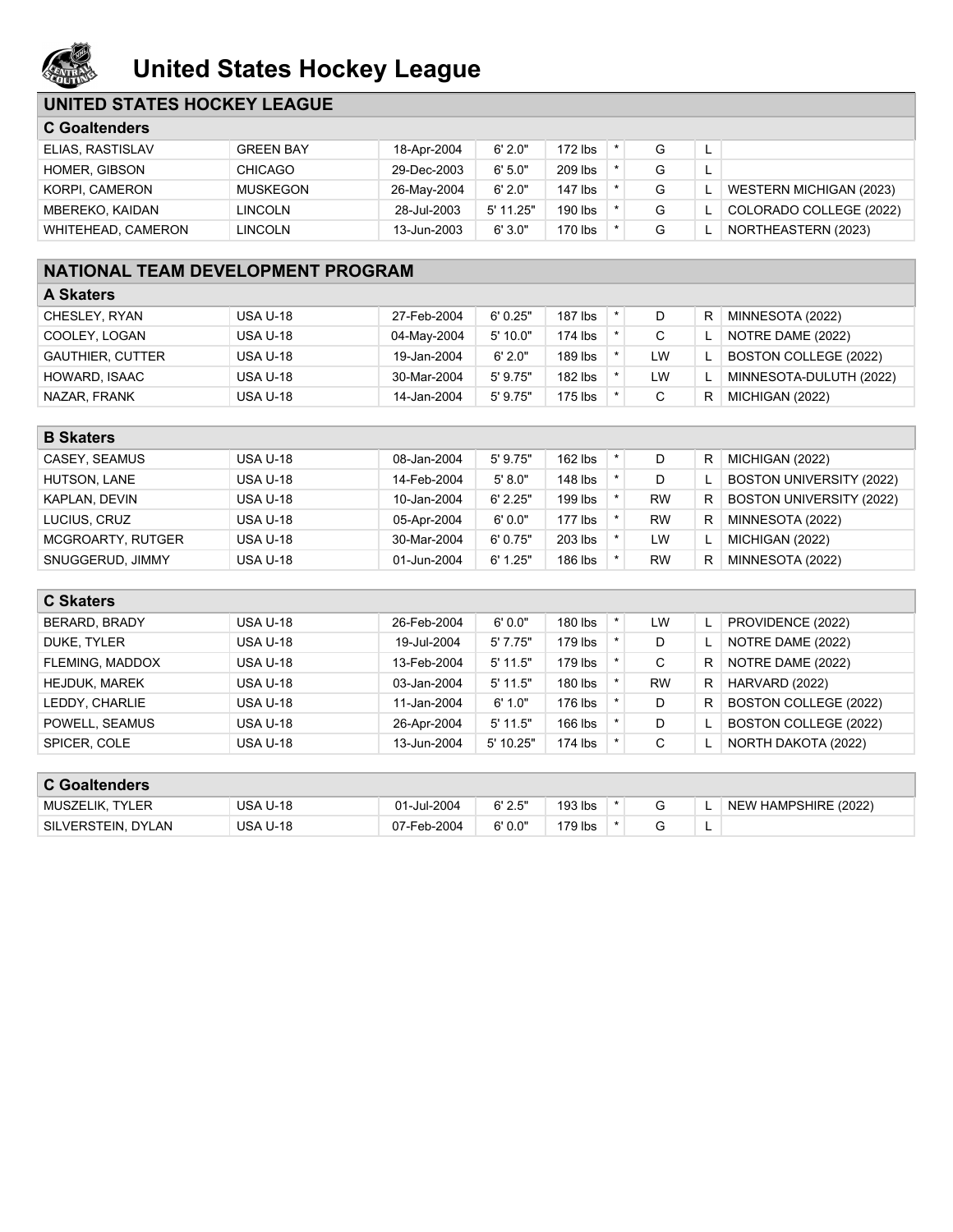

# **Players To Watch: October 18, 2021**

North American Junior, High School and Midget Leagues or Programs are included.

Players have been identified using the following criteria:

- A Rating -- Indicates a 1st round candidate
- B Rating -- Indicates a 2nd/3rd round candidate
- C Rating -- Indicates a 4th/5th/6th round candidate
- LV (Limited Viewing) -- Injured players who have not had sufficient viewings to be categorized.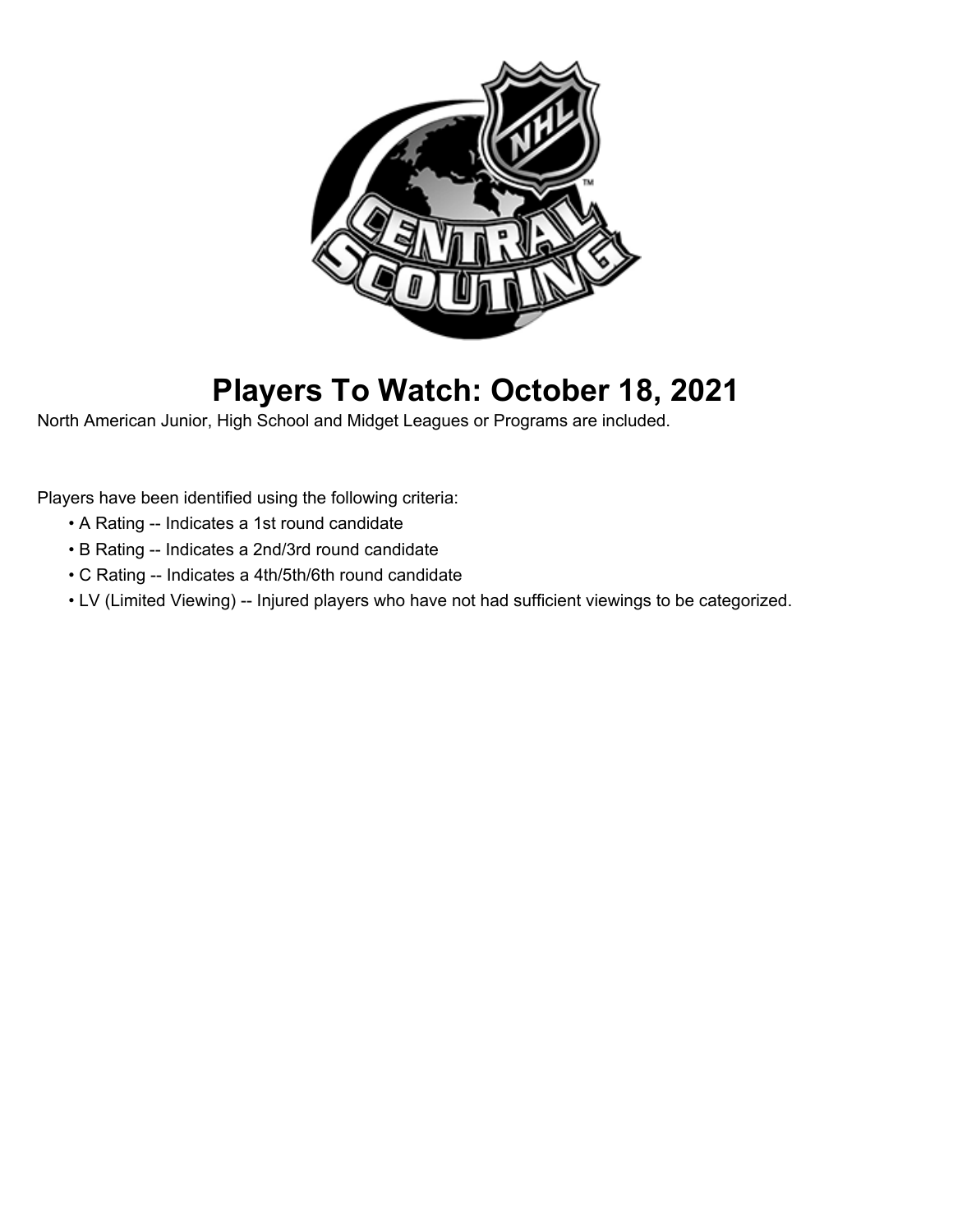

# **Canadian Junior Hockey Leagues**

| <b>ROLL DAY</b>                              |                                      |             |           |         |         |           |    |                       |
|----------------------------------------------|--------------------------------------|-------------|-----------|---------|---------|-----------|----|-----------------------|
| <b>ALBERTA JUNIOR HOCKEY LEAGUE</b>          |                                      |             |           |         |         |           |    |                       |
| <b>B Skaters</b>                             |                                      |             |           |         |         |           |    |                       |
| LORENZ, RIEGER                               | <b>OKOTOKS</b>                       | 30-Mar-2004 | 6' 1.5"   | 184 lbs | $\star$ | LW        | L. | <b>DENVER (2022)</b>  |
| <b>C Skaters</b>                             |                                      |             |           |         |         |           |    |                       |
| ASHCROFT, CALE                               | SHERWOOD PARK                        | 05-Aug-2004 | 5' 10.0"  | 202 lbs | $\star$ | D         | L  | <b>DENVER (2022)</b>  |
| <b>BUCKBERGER, BOSTON</b>                    | <b>BROOKS</b>                        | 01-Jun-2003 | 5' 10.0"  | 174 lbs | $\star$ | D         | L  | WISCONSIN (2022)      |
| SINGLETON, BOWDEN                            | <b>OKOTOKS</b>                       | 15-May-2004 | 5' 6.75"  | 150 lbs | $\star$ | <b>RW</b> | L  | NORTH DAKOTA (2022)   |
| <b>BRITISH COLUMBIA HOCKEY LEAGUE</b>        |                                      |             |           |         |         |           |    |                       |
| <b>C Skaters</b>                             |                                      |             |           |         |         |           |    |                       |
| ABGRALL, MICHAEL                             | <b>SURREY</b>                        | 25-Oct-2003 | 5' 9.25"  | 149 lbs |         | LW        | L  | NEBRASKA-OMAHA (2022) |
| <b>BARNETT, ELI</b>                          | <b>VICTORIA</b>                      | 16-Sep-2003 | 6' 4.0"   | 205 lbs |         | D         | R  |                       |
| BONO, ETHAN                                  | ALBERNI VALLEY                       | 15-Jan-2004 | 6'3.0"    | 180 lbs |         | С         | L  | MERRIMACK (2022)      |
| CHARBONNEAU-JOSEPH,<br><b>EMANUELSON</b>     | ALBERNI VALLEY                       | 14-Jan-2004 | 6'3.0"    | 215 lbs |         | D         | R  | NEBRASKA-OMAHA (2022) |
| <b>HOPKINS, RYAN</b>                         | <b>PENTICTON</b>                     | 15-Apr-2004 | 6' 2.0"   | 175 lbs |         | D         | R  | MAINE (2023)          |
| <b>JUGNAUTH, TYSON</b>                       | <b>WEST KELOWNA</b>                  | 17-Apr-2004 | 5'9.0"    | 148 lbs |         | D         | L  | WISCONSIN (2022)      |
| NIEDERMAYER, JOSHUA                          | <b>PENTICTON</b>                     | 20-Feb-2004 | 5' 11.0"  | 202 lbs |         | D         | L  |                       |
|                                              |                                      |             |           |         |         |           |    |                       |
| <b>CENTRAL CANADA HOCKEY LEAGUE</b>          |                                      |             |           |         |         |           |    |                       |
| <b>C Skaters</b>                             |                                      |             |           |         |         |           |    |                       |
| GODFREY, WILLIAM                             | <b>BROCKVILLE</b>                    | 10-May-2004 | 5' 10.0"  | 168 lbs |         | D         | L  |                       |
| <b>GREATER ONTARIO JUNIOR HOCKEY LEAGUE</b>  |                                      |             |           |         |         |           |    |                       |
|                                              |                                      |             |           |         |         |           |    |                       |
| <b>HIGH-ON</b>                               |                                      |             |           |         |         |           |    |                       |
| <b>C Skaters</b>                             |                                      |             |           |         |         |           |    |                       |
| MORDEN, MATTHEW                              | <b>ST. ANDREWS</b><br><b>COLLEGE</b> | 29-Jul-2004 | 6'3.75"   | 203 lbs | $\ast$  | D         | L  | HARVARD (2022)        |
| SEBASTIAN, ELI                               | <b>ST. ANDREWS</b><br><b>COLLEGE</b> | 19-May-2004 | 5' 10.25" | 178 lbs | $\star$ | С         | L  | NORTHEASTERN (2023)   |
|                                              |                                      |             |           |         |         |           |    |                       |
| <b>HIGH-QC</b>                               |                                      |             |           |         |         |           |    |                       |
| <b>C Skaters</b>                             |                                      |             |           |         |         |           |    |                       |
| STEELE, LIAM                                 | <b>STANSTEAD</b><br>COLLEGE          | 21-Apr-2004 | 6'3.5"    | 213 lbs |         | D         | R  | <b>CORNELL (2022)</b> |
| <b>MANITOBA JUNIOR HOCKEY LEAGUE</b>         |                                      |             |           |         |         |           |    |                       |
|                                              |                                      |             |           |         |         |           |    |                       |
| <b>MARITIME JUNIOR HOCKEY LEAGUE</b>         |                                      |             |           |         |         |           |    |                       |
| <b>NORTHERN ONTARIO JUNIOR HOCKEY LEAGUE</b> |                                      |             |           |         |         |           |    |                       |
|                                              |                                      |             |           |         |         |           |    |                       |
| <b>ONTARIO JUNIOR HOCKEY LEAGUE</b>          |                                      |             |           |         |         |           |    |                       |
| <b>C Skaters</b>                             |                                      |             |           |         |         |           |    |                       |

| o onalcio         |                   |             |         |         |  |    |   |                     |
|-------------------|-------------------|-------------|---------|---------|--|----|---|---------------------|
| BALLARD, HARRISON | <b>WELLINGTON</b> | 16-Apr-2004 | 6' 1.0" | 171 lbs |  |    |   | <b>UMASS (2022)</b> |
| FEGARAS, GEORGE   | NORTH YORK        | 26-Apr-2004 | 6' 1.0" | 186 lbs |  |    |   |                     |
| REBELO, ADRIAN    | <b>BRANTFORD</b>  | 22-Jun-2004 | 6'2.0"  | 175 lbs |  | LW | - |                     |
| SPARKES, JACK     | ST. MICHAELS      | 20-Oct-2003 | 6'7.0"  | 230 lbs |  |    |   |                     |

## **SASKATCHEWAN JUNIOR HOCKEY LEAGUE**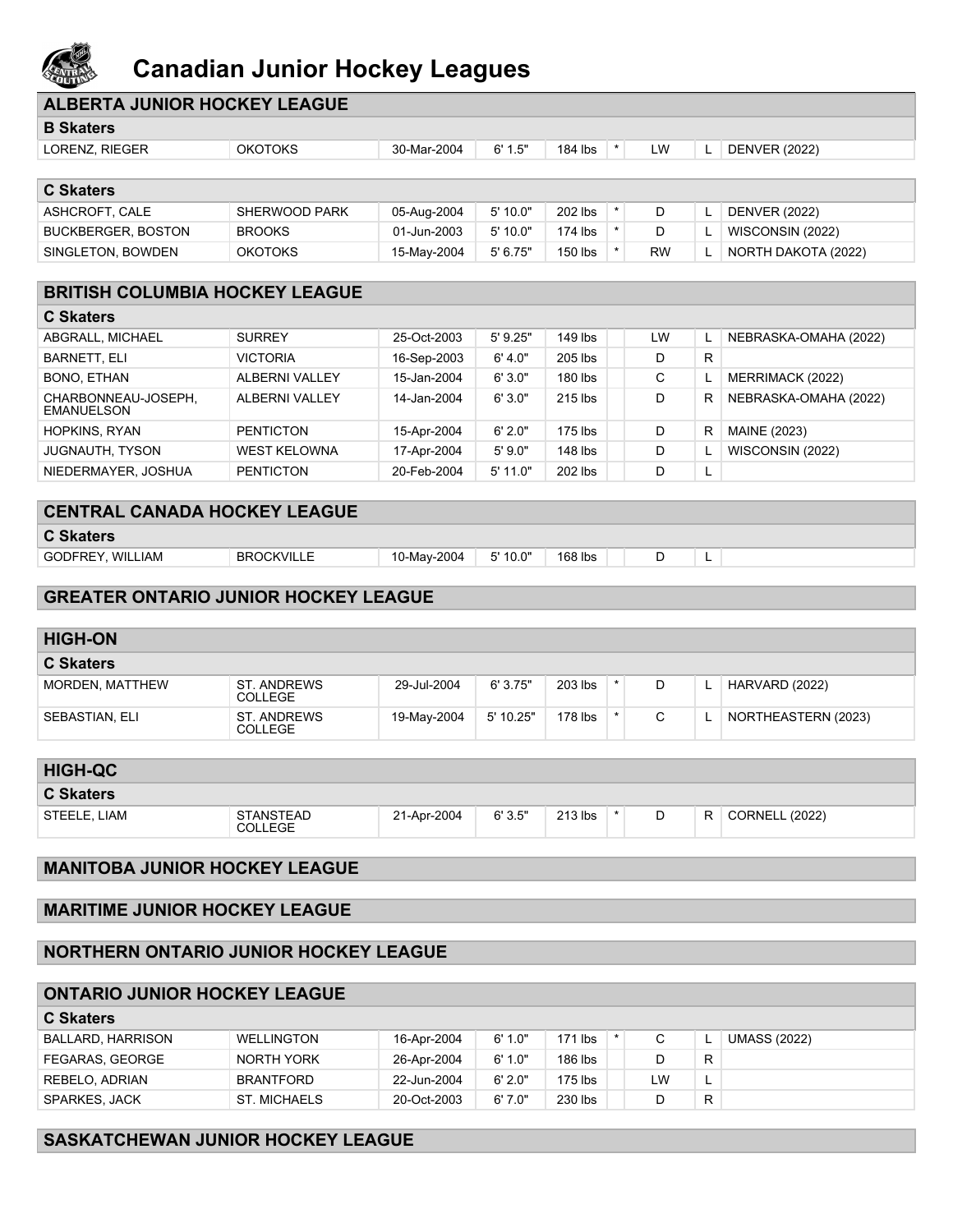

**Canadian Junior Hockey Leagues**

**QUEBEC JR. HOCKEY LEAGUE**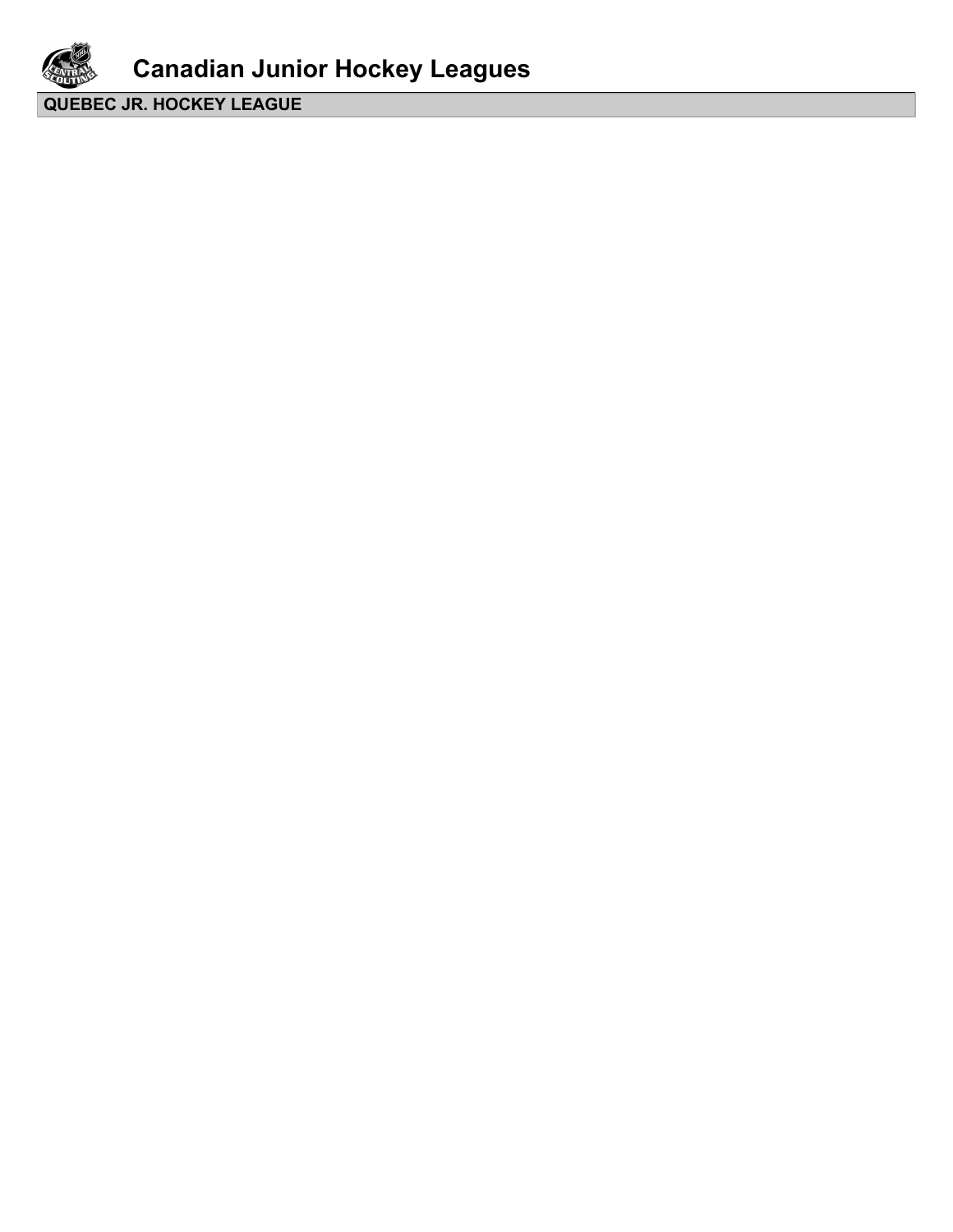

**EASTERN HOCKEY LEAGUE**

#### **NORTH AMERICAN HOCKEY LEAGUE**

| <b>C Skaters</b>  |                      |             |         |         |   |   |                      |
|-------------------|----------------------|-------------|---------|---------|---|---|----------------------|
| PIONK, AARON      | <b>MN WILDERNESS</b> | 16-Jan-2003 | 6'0.5'' | 165 lbs |   | - |                      |
| <b>RING, NICK</b> | <b>NEW JERSEY</b>    | 26-Oct-2003 | 5'9.5'' | 182 lbs | ⌒ | R | NEW HAMPSHIRE (2023) |
|                   |                      |             |         |         |   |   |                      |

### **UNITED STATES PREMIER HOCKEY LEAGUE - NCDC**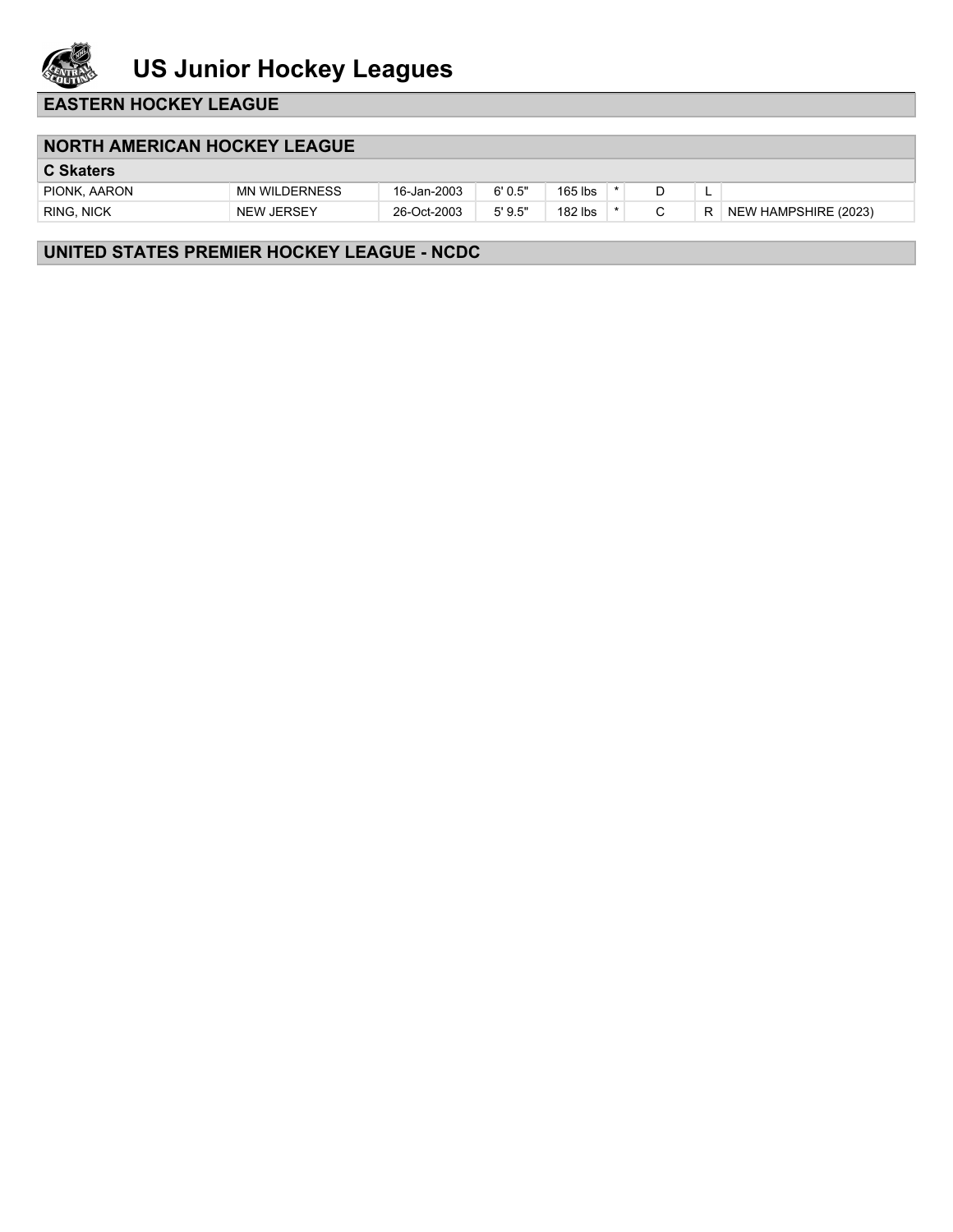

# **US High School East**

| <b>HIGH-CT</b>            |                                        |             |            |           |          |              |   |                       |
|---------------------------|----------------------------------------|-------------|------------|-----------|----------|--------------|---|-----------------------|
| <b>B</b> Skaters          |                                        |             |            |           |          |              |   |                       |
| ALI, BRENNAN              | AVON OLD FARMS                         | 09-Feb-2004 | 6'0.25"    | 193 lbs   |          | C            | L | NOTRE DAME (2023)     |
|                           |                                        |             |            |           |          |              |   |                       |
| <b>C Skaters</b>          |                                        |             |            |           |          |              |   |                       |
| MURTAGH, MICHAEL          | THE GUNNERY                            | 11-Sep-2004 | 5'10.0"    | 170 lbs   | $\star$  | <b>RW</b>    | R | <b>UCONN (2023)</b>   |
| PALMER, JORDIN            | AVON OLD FARMS                         | 06-Jan-2004 | 6'0.25"    | 173 lbs   | $\star$  | D            | L |                       |
|                           |                                        |             |            |           |          |              |   |                       |
| <b>HIGH-MA</b>            |                                        |             |            |           |          |              |   |                       |
| <b>C Skaters</b>          |                                        |             |            |           |          |              |   |                       |
| <b>BADGER, GRAYSON</b>    | <b>DEXTER SCHOOL</b>                   | 09-May-2004 | 6'0.0"     | 172 lbs   | $\star$  | <b>RW</b>    | R | NORTHEASTERN (2023)   |
| <b>BRANDT, JACK</b>       | <b>TABOR</b>                           | 14-Jun-2004 | 5' 10.0"   | 154 lbs   |          | C            | L |                       |
| CALLOW, MICHAEL           | <b>ST. SEBASTIANS</b><br><b>SCHOOL</b> | 15-Jan-2004 | 6'3.5"     | 181 lbs   | $\star$  | <b>RW</b>    | R | HARVARD (2022)        |
| FISHER, MICHAEL           | ST. MARK'S SCHOOL                      | 02-May-2004 | 6' 2.0"    | 193 lbs   | $\star$  | D            | R | PRINCETON (2023)      |
| FISHER, JAMES             | <b>BELMONT HILL</b>                    | 28-Apr-2004 | 6' 2.0"    | 170 lbs   |          | C            | R | NORTHEASTERN (2023)   |
| HUGHES, WILLIAM           | <b>DEXTER SCHOOL</b>                   | 14-Jan-2004 | 6'3.0"     | 203 lbs   | $\star$  | $\mathsf{C}$ | R | HARVARD (2023)        |
| JOYCE, NOLAN              | <b>ST. SEBASTIANS</b><br><b>SCHOOL</b> | 25-Sep-2003 | 6'0.0"     | 180 lbs   |          | D            | R | BOSTON COLLEGE (2023) |
| LANDRY, BOBBY             | DEXTER SCHOOL                          | 22-Mar-2004 | 5' 10.5"   | $162$ lbs | $\star$  | $\mathsf C$  | R | HARVARD (2023)        |
| LOUGHNANE, DECLAN         | <b>THAYER ACADEMY</b>                  | 22-Nov-2003 | 6'0.0"     | 195 lbs   |          | D            | R | PROVIDENCE (2023)     |
| MACDONALD, BEN            | <b>NOBLE &amp;</b><br><b>GREENOUGH</b> | 24-Feb-2004 | $5'$ 11.5" | 165 lbs   | $\ast$   | C            | L | HARVARD (2023)        |
| PASKOWSKI, OWEN           | <b>CUSHING ACADEMY</b>                 | 04-Feb-2004 | 6' 2.75"   | 182 lbs   | $\star$  | D            | L |                       |
|                           |                                        |             |            |           |          |              |   |                       |
| <b>C</b> Goaltenders      |                                        |             |            |           |          |              |   |                       |
| SULLIVAN, CONOR           | <b>RIVERS ACADEMY</b>                  | 01-Oct-2003 | 6'3.0"     | 185 lbs   |          | G            | L |                       |
|                           |                                        |             |            |           |          |              |   |                       |
| <b>HIGH-NH</b>            |                                        |             |            |           |          |              |   |                       |
|                           |                                        |             |            |           |          |              |   |                       |
| <b>HIGH-NJ</b>            |                                        |             |            |           |          |              |   |                       |
|                           |                                        |             |            |           |          |              |   |                       |
| <b>HIGH-NY</b>            |                                        |             |            |           |          |              |   |                       |
|                           |                                        |             |            |           |          |              |   |                       |
| <b>HIGH-PA</b>            |                                        |             |            |           |          |              |   |                       |
| <b>HIGH-RI</b>            |                                        |             |            |           |          |              |   |                       |
| <b>C Skaters</b>          |                                        |             |            |           |          |              |   |                       |
| <b>BERGER, MICAH</b>      | MOUNT ST. CHARLES                      | 29-Jun-2004 | $5'$ 11.0" | 171 lbs   | $\star$  | LW           | L |                       |
| <b>US MIDGET AAA EAST</b> |                                        |             |            |           |          |              |   |                       |
| <b>C Skaters</b>          |                                        |             |            |           |          |              |   |                       |
| <b>BABCOCK, GRANT</b>     | VICTORY HONDA U18                      | 17-May-2004 | $5'$ 11.5" | 198 lbs   | $^\star$ | D            |   |                       |
|                           |                                        |             |            |           |          |              | L |                       |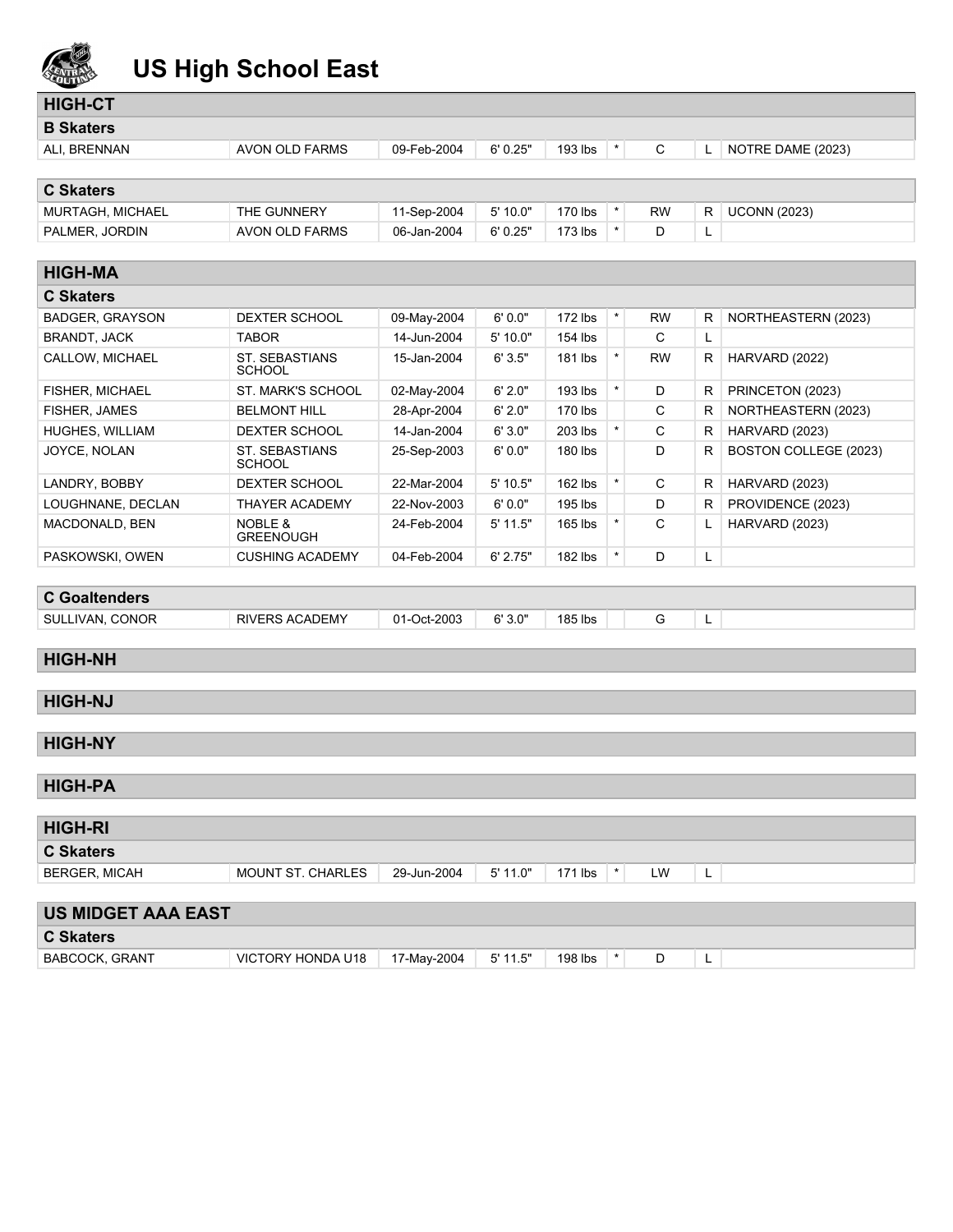

## **US High School West**

## **HIGH-IN**

**C Skaters**

- KESSLER, COLIN CULVER ACADEMY 07-Jun-2004 5'11.5" 170 lbs \* LW L
	-

### **HIGH-MI**

| <b>HIGH-MN</b>   |                   |             |          |         |             |   |                         |
|------------------|-------------------|-------------|----------|---------|-------------|---|-------------------------|
| <b>B</b> Skaters |                   |             |          |         |             |   |                         |
| PLANTE, ZAM      | <b>HERMANTOWN</b> | 24-Aug-2004 | 5'9.0"   | 161 lbs | $\sim$<br>Ü |   | MINNESOTA-DULUTH (2023) |
| RINZEL. SAM      | <b>CHASKA</b>     | 25-Jun-2004 | 6' 4.25" | 177 lbs | D           | R | MINNESOTA (2023)        |
|                  |                   |             |          |         |             |   |                         |

| <b>C Skaters</b>   |                                     |             |             |           |  |    |    |                     |  |
|--------------------|-------------------------------------|-------------|-------------|-----------|--|----|----|---------------------|--|
| GRUBA, LEO         | <b>HILL-MURRAY</b>                  | 14-Dec-2003 | 6'0.75"     | 202 lbs   |  | D  | R  |                     |  |
| HALL, BARRETT      | <b>GENTRY ACADEMY</b>               | 29-Dec-2003 | 6'0.5"      | $167$ lbs |  | LW | L. |                     |  |
| KNOX, WESTON       | ANDOVER                             | 06-Apr-2004 | 5' 11.25"   | 170 lbs   |  | D  | ц. |                     |  |
| LOFTUS, FINN       | BLAINE                              | 12-Feb-2004 | $5'$ 11.25" | 178 lbs   |  | D  | ┗  |                     |  |
| SARSLAND, TRISTAN  | BENILDE-ST.<br><b>MARGARET'S</b>    | 25-Feb-2004 | $5'$ 11.75" | 182 lbs   |  | D  | R  |                     |  |
| SOBIESKI, KAZIMIER | <b>SHATTUCK -</b><br>ST.MARY'S PREP | 12-Apr-2004 | 5' 11.75"   | $181$ lbs |  | D  | R  | <b>UMASS (2023)</b> |  |
| WURST, WYATT       | <b>EDINA</b>                        | 16-Dec-2003 | 6' 1.75"    | $213$ lbs |  | D  | ш. |                     |  |

### **HIGH-ND**

### **HIGH-WI**

## **US MIDGET AAA WEST**

### **MIDWEST ELITE AAA HOCKEY LEAGUE**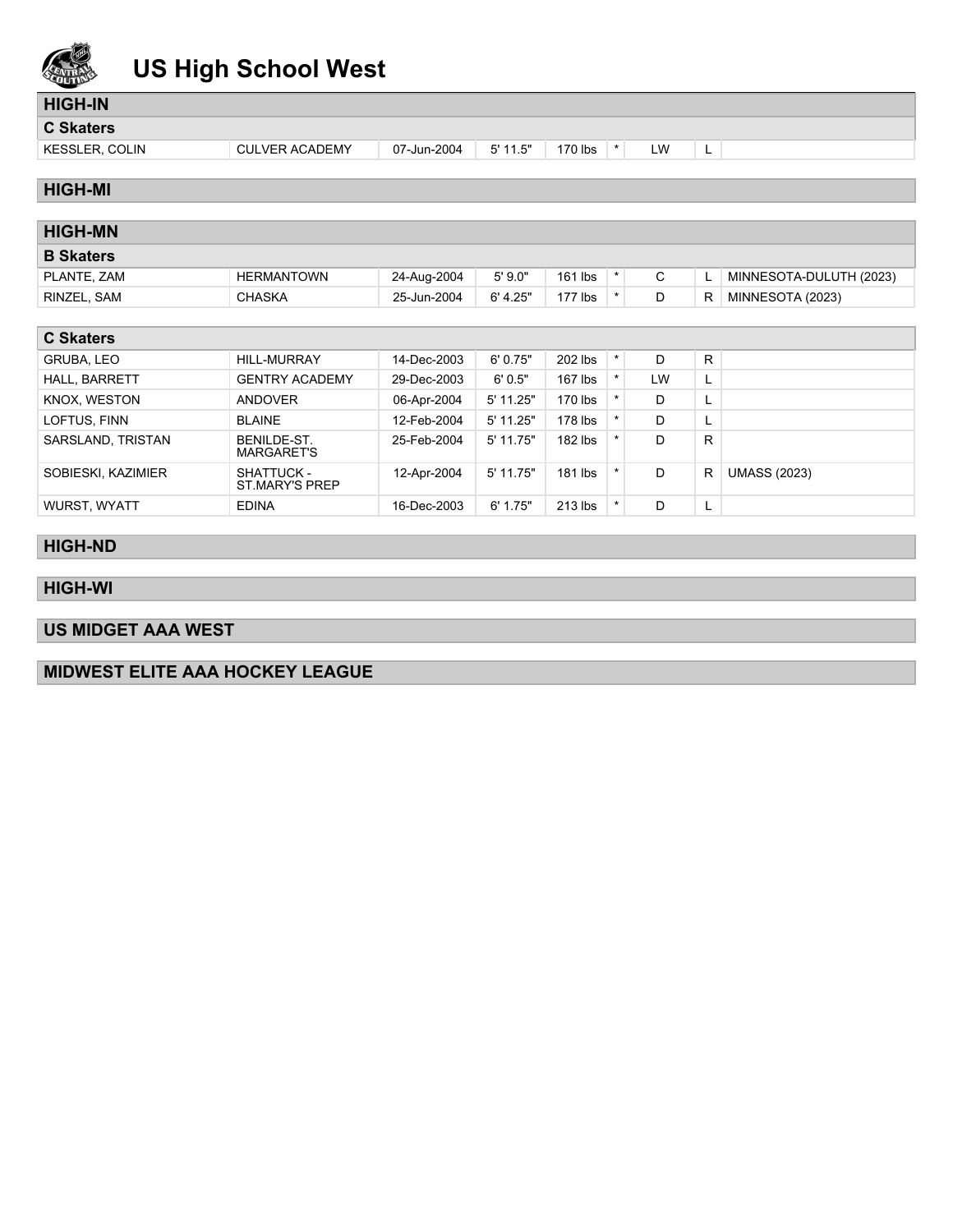

# **Players To Watch: October 18, 2021**

NCAA leagues are included.

Players have been identified using the following criteria:

- A Rating -- Indicates a 1st round candidate
- B Rating -- Indicates a 2nd/3rd round candidate
- C Rating -- Indicates a 4th/5th/6th round candidate
- LV (Limited Viewing) -- Injured players who have not had sufficient viewings to be categorized.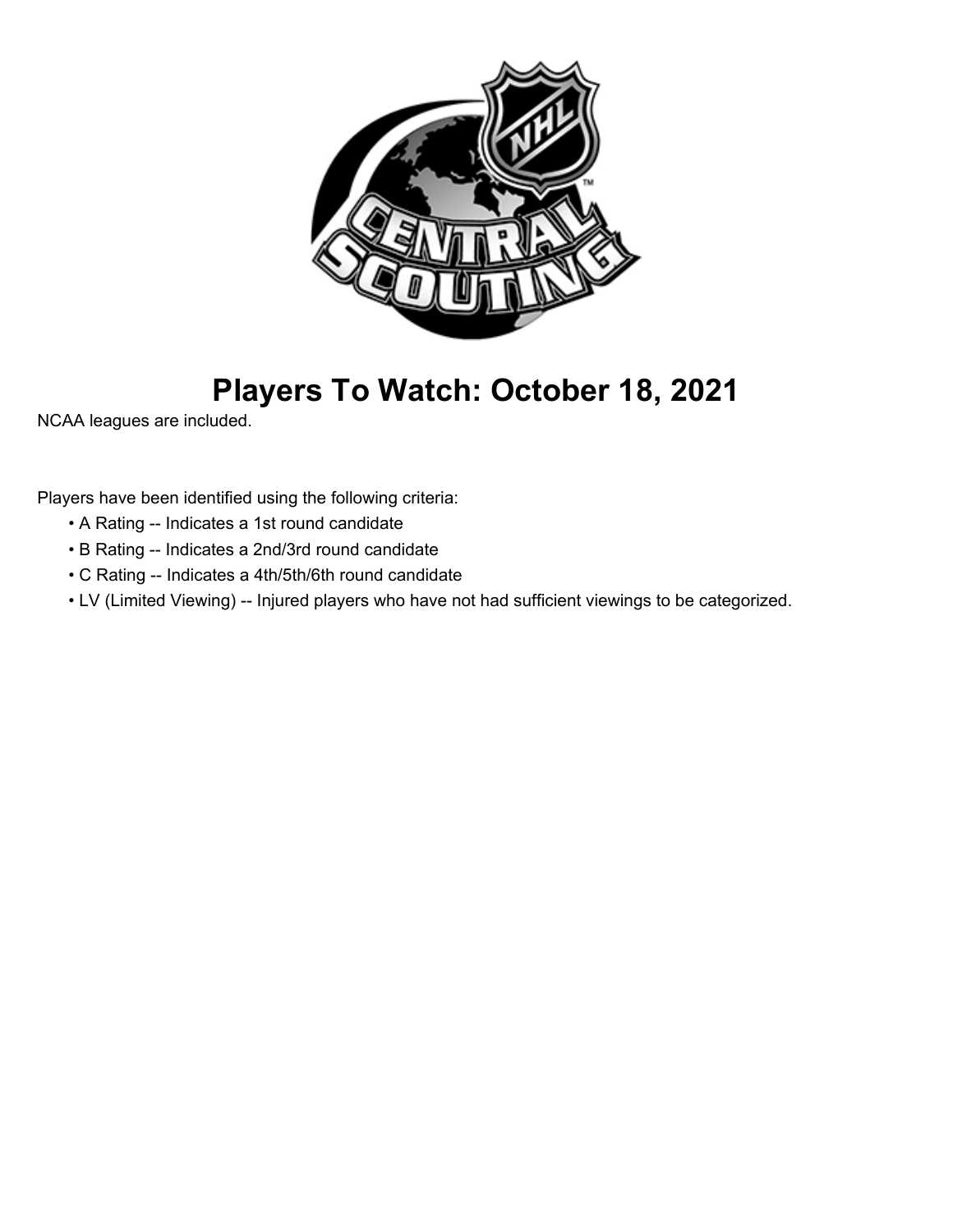

## **NCAA Leagues**

| NATIONAL COLLEGIATE HOCKEY CONFERENCE      |               |             |         |           |           |     |                      |  |  |
|--------------------------------------------|---------------|-------------|---------|-----------|-----------|-----|----------------------|--|--|
| <b>C Skaters</b>                           |               |             |         |           |           |     |                      |  |  |
| DEVINE, JACK                               | <b>DENVER</b> | 01-Oct-2003 | 5'11.0" | $173$ lbs | <b>RW</b> | R I | <b>DENVER (2021)</b> |  |  |
|                                            |               |             |         |           |           |     |                      |  |  |
| <b>EASTERN COLLEGE ATHLETIC CONFERENCE</b> |               |             |         |           |           |     |                      |  |  |
|                                            |               |             |         |           |           |     |                      |  |  |
| <b>HOCKEY EAST</b>                         |               |             |         |           |           |     |                      |  |  |

| <b>A Skaters</b>    |                       |             |            |         |   |   |                       |  |  |
|---------------------|-----------------------|-------------|------------|---------|---|---|-----------------------|--|--|
| <b>HUGHES, JACK</b> | <b>NORTHEASTERN</b>   | 02-Nov-2003 | 5' 11.0"   | 165 lbs |   |   | NORTHEASTERN (2021)   |  |  |
|                     |                       |             |            |         |   |   |                       |  |  |
| <b>C</b> Skaters    |                       |             |            |         |   |   |                       |  |  |
| ARGENTINA, MATTHEW  | <b>BOSTON COLLEGE</b> | 16-Jan-2003 | $5'$ 11.0" | 190 lbs |   | R | BOSTON COLLEGE (2021) |  |  |
| TINLING, DOVAR      | <b>VERMONT</b>        | 03-Mar-2003 | $5'$ 11.0" | 185 lbs | ◡ |   | <b>VERMONT (2020)</b> |  |  |

### **CENTRAL COLLEGIATE HOCKEY ASSOCIATION**

### **ATLANTIC HOCKEY**

### **BIG TEN CONFERENCE**

| <b>C</b> Skaters |                  |             |           |         |  |                       |
|------------------|------------------|-------------|-----------|---------|--|-----------------------|
| BROWN, CADEN     | <b>WISCONSIN</b> | 22-Jun-2003 | 5'11.0"   | 175 lbs |  | WISCONSIN (2021)      |
| GUCCIARDI, DAVID | MICHIGAN STATE   | 09-Oct-2002 | 6'1.0"    | 185 lbs |  | MICHIGAN STATE (2021) |
| STRAND, HUNTER   | NOTRE DAME       | 13-Nov-2002 | 5' 10.75" | 185 lbs |  | NOTRE DAME (2021)     |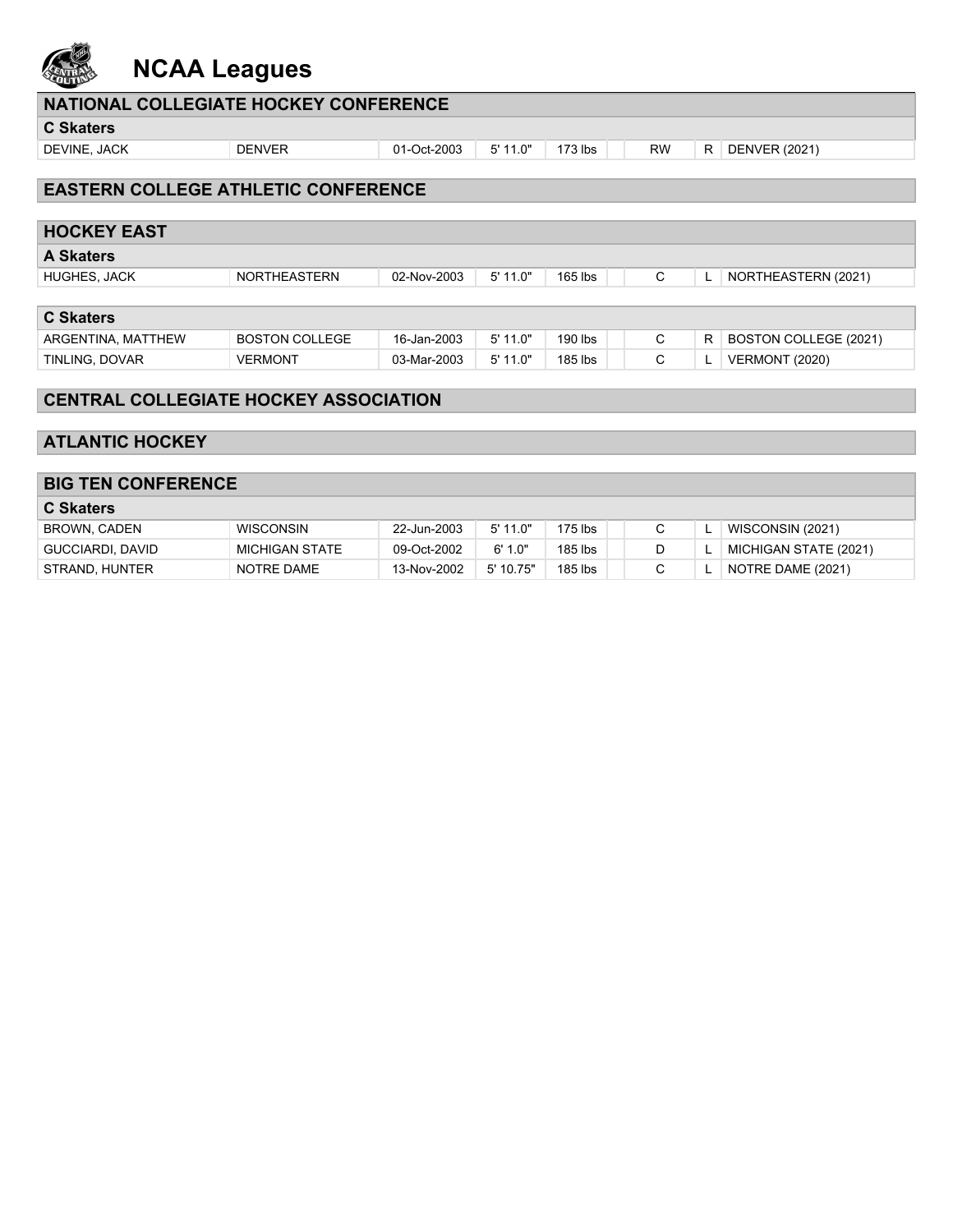

# **Players To Watch: October 18, 2021**

European leagues (by country) are included.

Players have been identified using the following criteria:

- A Rating -- Indicates a 1st round candidate
- B Rating -- Indicates a 2nd/3rd round candidate
- C Rating -- Indicates a 4th/5th/6th round candidate
- LV (Limited Viewing) -- Injured players who have not had sufficient viewings to be categorized.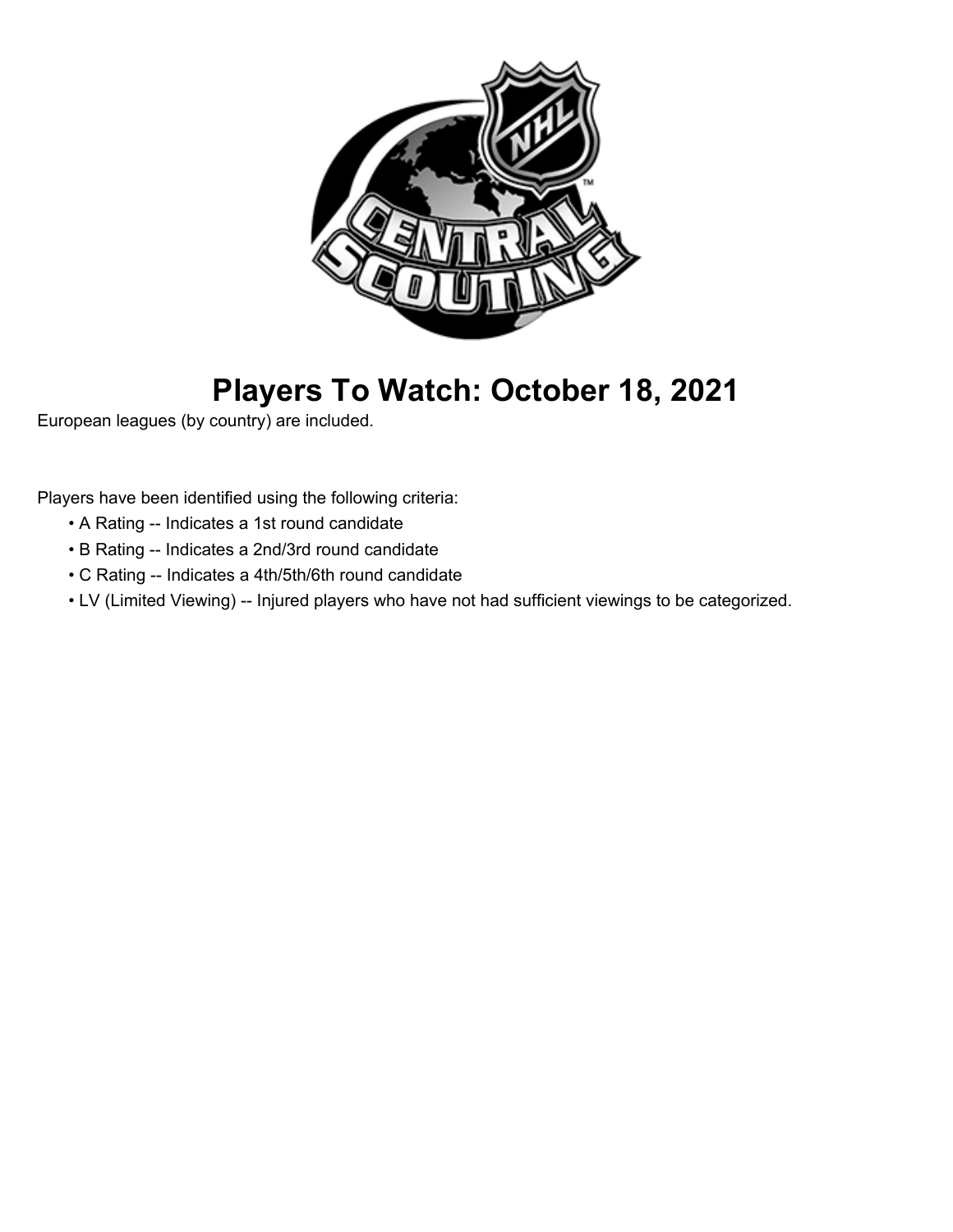

### **AUSTRIA**

| <b>FINLAND</b>                                                                    |    |
|-----------------------------------------------------------------------------------|----|
| <b>A Skaters</b>                                                                  |    |
| 5' 10.75"<br>JYP.<br>171 lbs<br><b>RW</b><br><b>KEMELL, JOAKIM</b><br>27-Apr-2004 | R. |
| JYP<br>$175$ lbs<br>6'0.5"<br>19-Dec-2003<br>LAMBERT, BRAD<br>С                   | R. |
| <b>TPS</b><br>6'3.5"<br>218 lbs<br>SLAFKOVSKY, JURAJ<br>30-Mar-2004               | ┕. |

#### **C Skaters**

| HOKKANEN, OTTO |  |
|----------------|--|
|----------------|--|

AIPA 10-Feb-2004 6'1.75" 184 lbs \* C L

### **FINLAND-2**

### **FINLAND-3**

| FINLAND-JR.            |                    |             |            |         |           |   |
|------------------------|--------------------|-------------|------------|---------|-----------|---|
| <b>B</b> Skaters       |                    |             |            |         |           |   |
| KASKIMAKI. ALEKSANTERI | HIFK JR.           | 06-Feb-2004 | $5'$ 11.5" | 181 lbs | C         | - |
| MATIKKA, MIKO          | <b>JOKERIT JR.</b> | 26-Oct-2003 | 6'3.0"     | 187 lbs | <b>RW</b> | R |
| NYMAN, JANI            | ILVES JR.          | 30-Jul-2004 | 6' 2.75"   | 212 lbs | <b>RW</b> | - |
| SALIN, OTTO            | HIFK JR.           | 07-Mar-2004 | 5'11.0"    | 187 lbs |           | R |

| <b>C Skaters</b>  |                    |             |             |           |         |           |    |  |
|-------------------|--------------------|-------------|-------------|-----------|---------|-----------|----|--|
| <b>BAU, SAMU</b>  | HIFK JR.           | 20-Apr-2004 | 6'3.75"     | 208 lbs   | $\star$ | C         | L  |  |
| CECH. ALES        | <b>KARPAT JR.</b>  | 01-Jun-2004 | 6' 2.5"     | $189$ lbs |         | D         | L. |  |
| HAMARA, TOMAS     | TAPPARA JR.        | 09-Mar-2004 | 6'0.0"      | 185 lbs   |         | D         | L. |  |
| HEINONEN, OTTO    | ILVES JR.          | 10-Jan-2004 | $5'$ 10.25" | 181 lbs   |         | D         | L. |  |
| KAUKONEN, JESPERI | ASSAT JR.          | 08-Jul-2004 | $5'$ 9.75"  | $173$ lbs | $\star$ | <b>RW</b> | L. |  |
| KULONUMMI, KASPER | <b>JOKERIT JR.</b> | 01-Mar-2004 | $5'$ 11.5"  | 178 lbs   |         | D         | R. |  |
| LAAKSO, ELMERI    | SAIPA JR.          | 19-Jul-2004 | 6' 1.0"     | 185 lbs   |         | D         | L. |  |
| LASSILA, JERE     | JYP JR.            | 08-Mar-2004 | 5'9.0"      | $173$ lbs |         | C         | L. |  |
| LUNDELL, KASPER   | HIFK JR.           | 11-Mar-2004 | $5'$ 11.0"  | 174 lbs   |         | C         | R. |  |
| RAIMAN, LAURI     | PELICANS JR.       | 27-Jan-2004 | 5'10.0"     | 160 lbs   | $\star$ | C         | L. |  |
| RONNI, TOPI       | TAPPARA JR.        | 05-May-2004 | 6' 1.5"     | 179 lbs   | $\star$ | C         | ъ. |  |
| SULKU, SANTERI    | <b>JOKERIT JR.</b> | 13-Jun-2004 | 6' 2.5"     | 185 lbs   |         | С         | L. |  |

### **B Goaltenders** LEINONEN, TOPIAS JYP JR. 25-Jan-2004 6'4.25" 214 lbs \* G L

### **C Goaltenders**

#### KOKKO, NIKLAS KARPAT JR. 14-Mar-2004 6' 2.75" | 184 lbs \* G L

#### **FINLAND-JR. 2**

| <b>RUSSIA</b>    |              |             |         |           |           |   |  |
|------------------|--------------|-------------|---------|-----------|-----------|---|--|
| <b>A Skaters</b> |              |             |         |           |           |   |  |
| YUROV, DANILA    | MAGNITOGORSK | 22-Dec-2003 | 6' 1.0" | $178$ lbs | <b>RW</b> | - |  |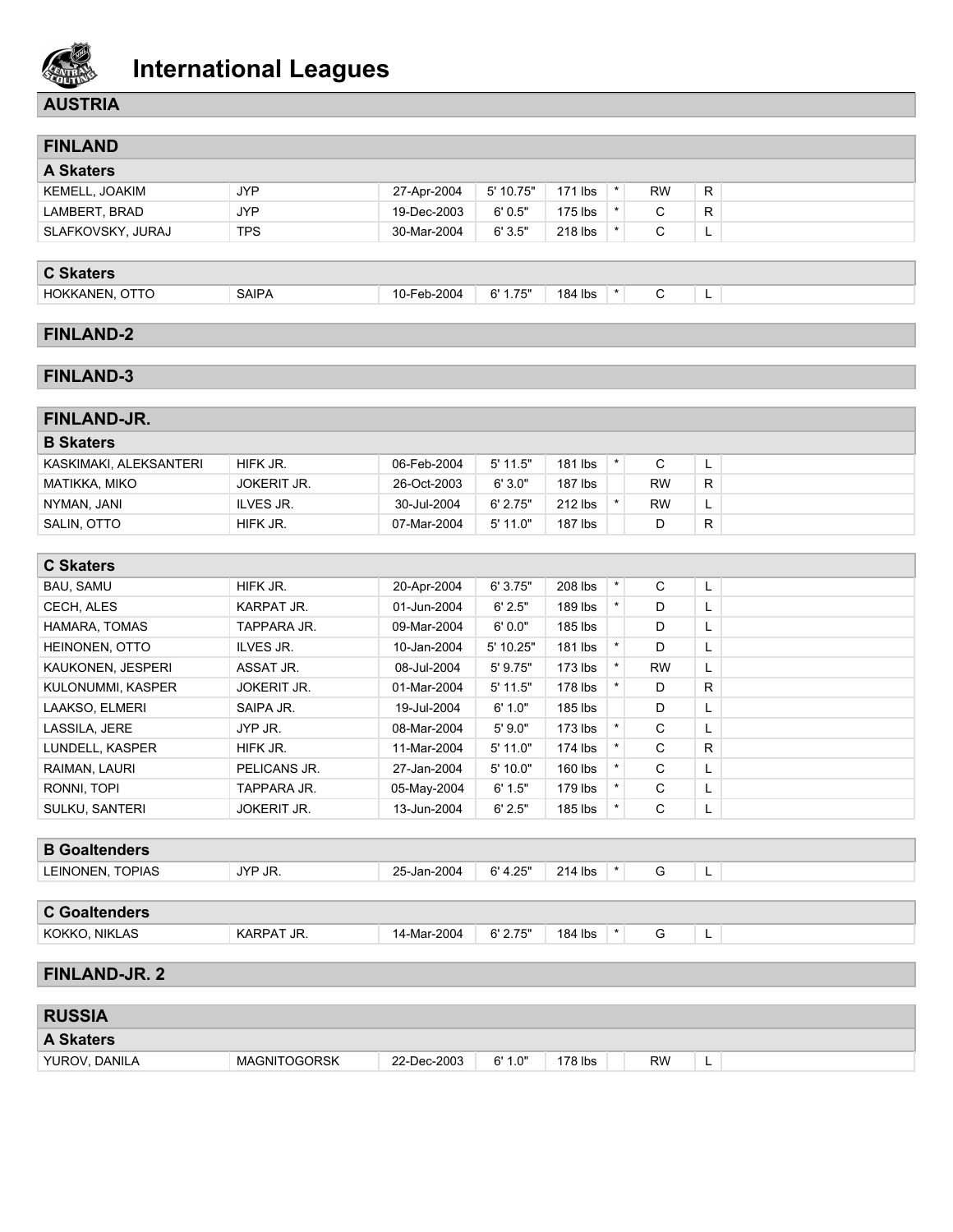

| <b>RUSSIA-2</b>        |                       |             |          |           |           |              |
|------------------------|-----------------------|-------------|----------|-----------|-----------|--------------|
| <b>A Skaters</b>       |                       |             |          |           |           |              |
| MIROSHNICHENKO, IVAN   | <b>OMSK KRYLIA</b>    | 04-Feb-2004 | 6' 1.0"  | 185 lbs   | LW        | R.           |
|                        |                       |             |          |           |           |              |
| <b>B</b> Skaters       |                       |             |          |           |           |              |
| TRIKOZOV, GLEB         | <b>OMSK KRYLIA</b>    | 12-Aug-2004 | 6' 1.0"  | 185 lbs   | <b>RW</b> | R            |
|                        |                       |             |          |           |           |              |
| <b>C Skaters</b>       |                       |             |          |           |           |              |
| <b>BLEDNOV, NIKITA</b> | <b>GORNYAK UCHALY</b> | 25-Oct-2003 | 5' 11.0" | $165$ lbs | <b>RW</b> | $\mathsf{R}$ |
|                        |                       |             |          |           |           |              |
| <b>RUSSIA-3</b>        |                       |             |          |           |           |              |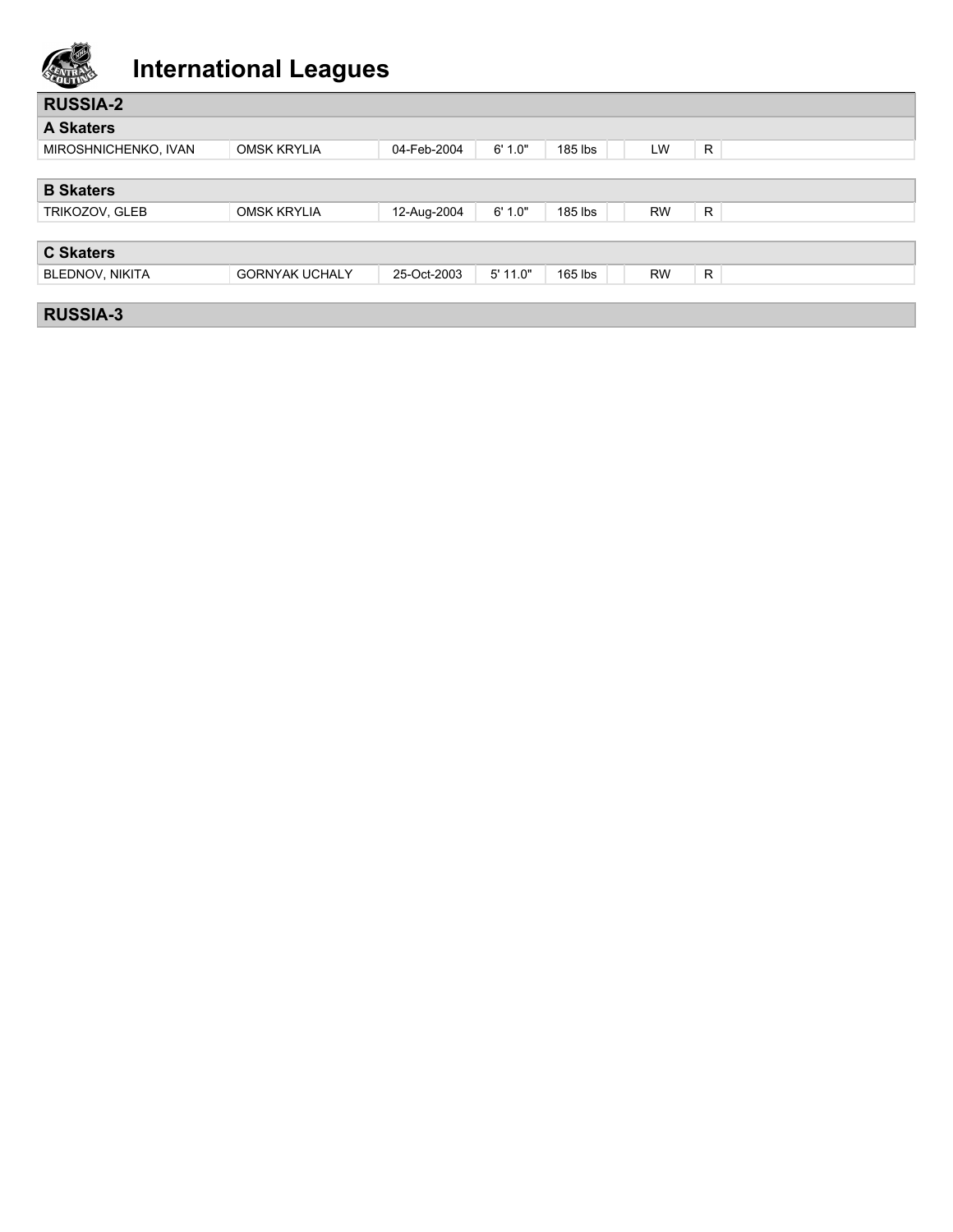

### **RUSSIA-JR.**

| <b>B</b> Skaters          |                         |             |         |           |           |    |
|---------------------------|-------------------------|-------------|---------|-----------|-----------|----|
| DOLZHENKOV. KIRILL        | CSKA <sub>2</sub>       | 20-Apr-2004 | 6'7.0"  | 234 lbs   | <b>RW</b> | L  |
| DUDA, ARTYOM              | CSKA <sub>2</sub>       | 08-Apr-2004 | 6' 1.0" | 180 lbs   | D         | ┗  |
| GAZIZOV, RUSLAN           | OMSK <sub>2</sub>       | 21-Jan-2004 | 5'11.0" | $185$ lbs | <b>RW</b> | ч. |
| <b>GRUDININ, VLADIMIR</b> | CSKA <sub>2</sub>       | 09-Dec-2003 | 5'10.0" | 158 lbs   | D         | ц. |
| <b>IVANOV. DANIIL</b>     | SPARTAK 2               | 26-Sep-2003 | 6' 4.0" | 209 lbs   | D         | ┗  |
| KOROMYSLOV, ARSENI        | SKA ST.<br>PETERSBURG 2 | 03-Nov-2003 | 6'3.0"  | $180$ lbs | D         | ┗  |
| ORLOV. DANIIL             | YUZHNO-SAKHALINSK<br>2  | 21-Dec-2003 | 6'2.0"  | $180$ lbs | D         | L  |
| PEREVALOV, ALEXANDER      | YAROSLAVL 2             | 16-Apr-2004 | 6'0.0"  | 191 lbs   | LW        | R. |
| SAPUNOV. VLADISLAV        | DYNAMO MOSCOW 2         | 15-Feb-2004 | 6'0.0"  | $161$ lbs | D         | R  |

| <b>C Skaters</b>           |                                |             |            |           |              |              |  |
|----------------------------|--------------------------------|-------------|------------|-----------|--------------|--------------|--|
| <b>BARABOSHA, ARTYOM</b>   | CSKA <sub>2</sub>              | 18-Mar-2004 | 6' 2.5"    | 189 lbs   | D            | R            |  |
| <b>BELYKH, YEFIM</b>       | YEKATERINBURG 2                | 22-Aug-2004 | 5'9.0"     | 139 lbs   | <b>RW</b>    | L            |  |
| <b>BUCHELNIKOV, DMITRI</b> | SKA ST.<br>PETERSBURG 2        | 06-Sep-2003 | 5'10.0"    | 163 lbs   | LW           | $\mathsf{R}$ |  |
| DAVYDOV, DANIIL            | DYNAMO ST.<br>PETERSBURG 2     | 06-Mar-2004 | $5'$ 11.0" | 165 lbs   | C            | L            |  |
| FESENKO, ALEXANDER         | DYNAMO MOSCOW 2                | 18-Oct-2003 | 6' 4.0"    | 180 lbs   | $\mathsf{C}$ | Г            |  |
| GAZIZOV, RAIL              | <b>IRBIS KAZAN</b>             | 17-Feb-2004 | 5'9.0"     | 152 lbs   | <b>RW</b>    | R            |  |
| <b>KATKOV, TIMOFEI</b>     | DYNAMO MOSCOW 2                | 27-May-2004 | 6' 2.0"    | 200 lbs   | LW           | L.           |  |
| KHVOROV. NIKOLAI           | OMSK <sub>2</sub>              | 24-Jun-2004 | 6'0.0"     | 168 lbs   | <b>RW</b>    | L            |  |
| KUIMOV, EGOR               | <b>YEKATERINBURG 2</b>         | 09-Mar-2003 | 6'3.0"     | 176 lbs   | <b>RW</b>    | L            |  |
| KVOCHKO, ILYA              | <b>MAGNITOGORSK2</b>           | 22-Feb-2004 | 5'9.0"     | 167 lbs   | $\mathsf{C}$ | L            |  |
| LEUKA. PAVEL               | OMSK <sub>2</sub>              | 15-May-2003 | 6' 1.0"    | 198 lbs   | C            | L            |  |
| LUKIN, VADIM               | <b>MAGNITOGORSK2</b>           | 27-Jun-2004 | 6' 2.0"    | 194 lbs   | D            | L            |  |
| MAKAROV, ROMAN             | CSKA <sub>2</sub>              | 29-Jan-2004 | 6'3.0"     | 232 lbs   | <b>RW</b>    | L            |  |
| NEUCHEV, VIKTOR            | <b>YEKATERINBURG 2</b>         | 25-Oct-2003 | 6' 2.0"    | 165 lbs   | <b>RW</b>    | L            |  |
| PONOMARYOV, ALEXANDER      | <b>TOGLIATTI 2</b>             | 07-Oct-2003 | 5'9.0"     | 150 lbs   | <b>RW</b>    | L            |  |
| SHINDYAYEV, KLIM           | <b>AKM</b><br>NOVOMOSKOVSK JR. | 20-Jan-2004 | 5' 11.0"   | $165$ lbs | <b>RW</b>    | L            |  |
| SINYATKIN, SEMYON          | DYNAMO ST.<br>PETERSBURG 2     | 14-Mar-2004 | $5'$ 11.0" | 183 lbs   | LW           | L            |  |
| SYCHOV, VLADIMIR           | SKA ST.<br>PETERSBURG 2        | 17-Mar-2003 | 5' 11.0"   | 156 lbs   | LW           | R            |  |
| TROFIMOV, YAROSLAV         | <b>YEKATERINBURG 2</b>         | 30-Aug-2003 | 6' 1.0"    | 165 lbs   | D            | L            |  |
| <b>VOLKOV, KIRILL</b>      | CSKA <sub>2</sub>              | 30-Jun-2004 | $5'$ 11.0" | 198 lbs   | D            | Г            |  |
| ZAKHAROV, VADIM            | <b>MYTISCHI 2</b>              | 03-Oct-2003 | 6'0.0"     | 168 lbs   | $\mathsf{C}$ | L.           |  |
| ZHURAKOV, DANIIL           | <b>AKM</b><br>NOVOMOSKOVSK JR. | 05-Nov-2003 | 6' 2.0"    | 174 lbs   | D            | L            |  |

| <b>C</b> Goaltenders |                         |             |            |         |   |  |
|----------------------|-------------------------|-------------|------------|---------|---|--|
| IVANOV. SERGEI       | SKA ST.<br>PETERSBURG 2 | 03-Apr-2004 | $5'$ 11.0" | 165 lbs | - |  |
| SMOLIN, ALEXANDER    | <b>MAGNITOGORSK 2</b>   | 11-Oct-2003 | 6' 1.0"    | 152 lbs | - |  |

| <b>SWEDEN</b>        |                |                                                    |
|----------------------|----------------|----------------------------------------------------|
| <b>A Skaters</b>     |                |                                                    |
| KASPER, MARCO        | <b>ROGLE</b>   | 6' 1.0"<br>$183$ lbs<br>08-Apr-2004<br>$\sim$<br>◡ |
|                      |                |                                                    |
| <b>B</b> Skaters     |                |                                                    |
| <b>BICHSEL, LIAN</b> | <b>LEKSAND</b> | $\star$<br>6'5.0"<br>216 lbs<br>18-May-2004<br>D   |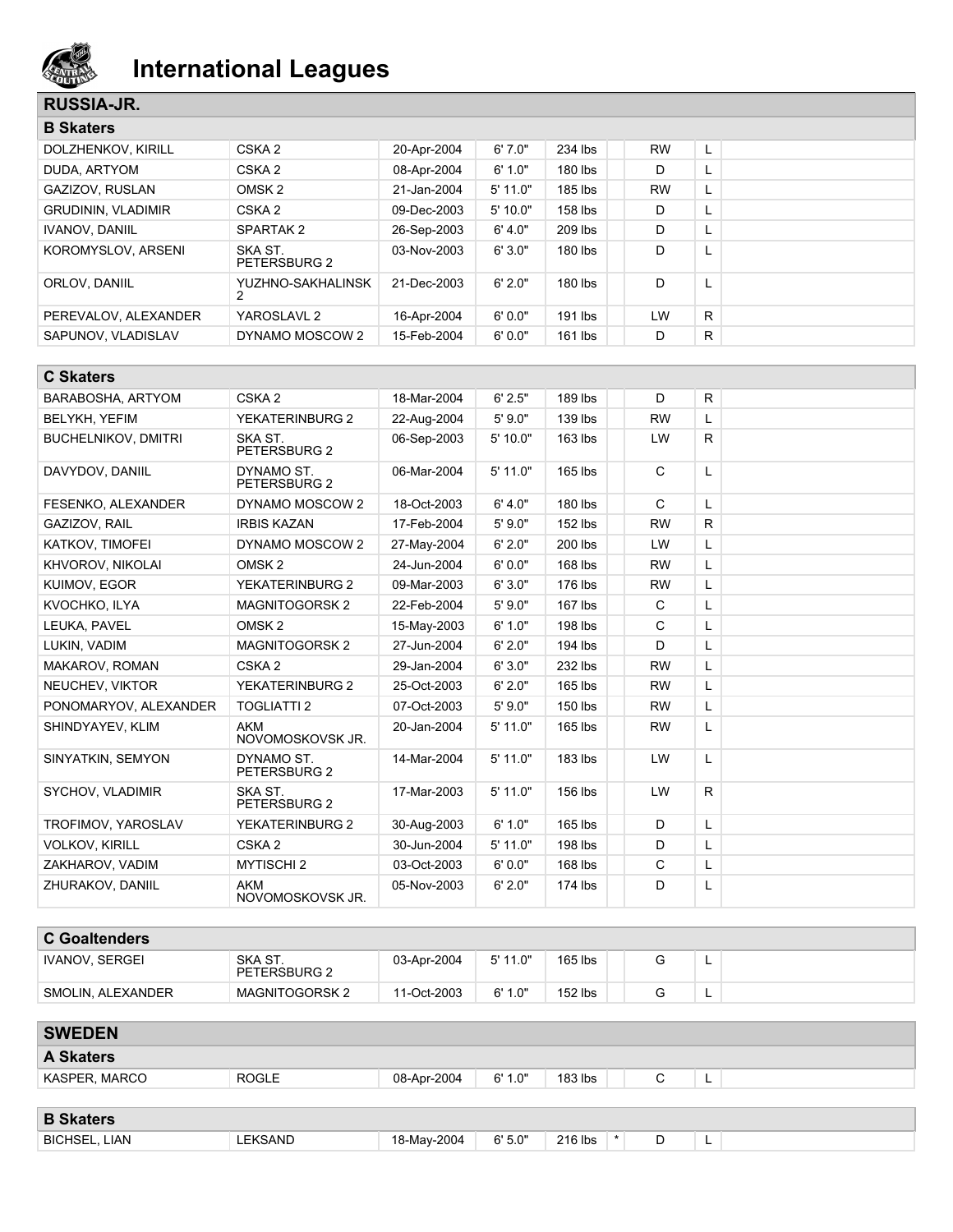

| <b>SWEDEN-2</b>  |                 |             |            |           |    |    |
|------------------|-----------------|-------------|------------|-----------|----|----|
| <b>B</b> Skaters |                 |             |            |           |    |    |
| JANSSON, LUDVIG  | SODERTALJE      | 27-Dec-2003 | 6'0.0"     | 176 lbs   | D  | R  |
|                  |                 |             |            |           |    |    |
| <b>C Skaters</b> |                 |             |            |           |    |    |
| ASPLUND, OSKAR   | <b>ALMTUNA</b>  | 18-Nov-2003 | $5'$ 11.0" | $172$ lbs | D  | ш. |
| KANGAS, GABRIEL  | <b>VASTERAS</b> | 25-Sep-2003 | $5'$ 11.0" | 174 lbs   | LW | L. |
|                  |                 |             |            |           |    |    |
| <b>SWEDEN-3</b>  |                 |             |            |           |    |    |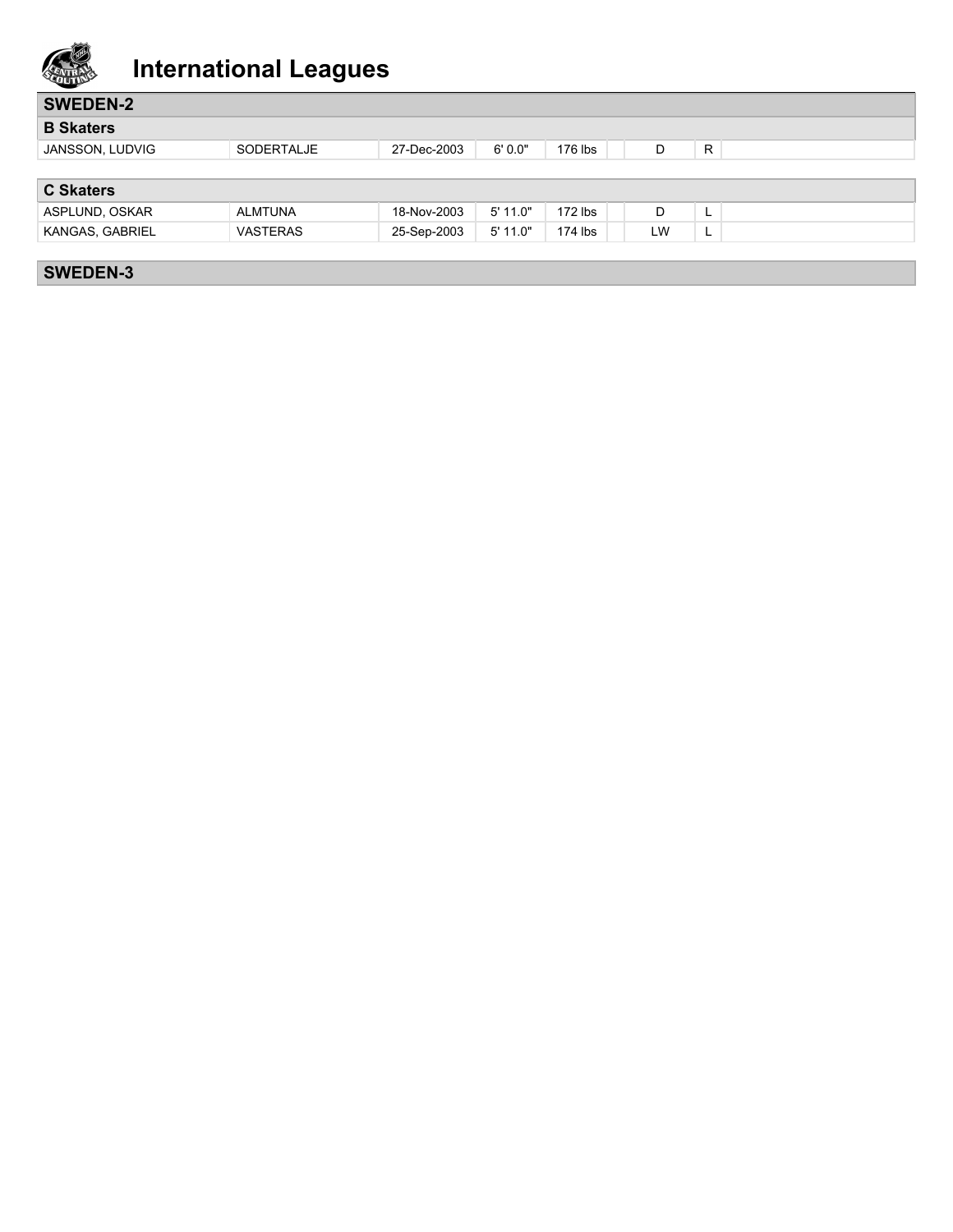

## **SWEDEN-JR.**

| <b>A Skaters</b>      |                |             |            |         |    |    |  |
|-----------------------|----------------|-------------|------------|---------|----|----|--|
| LEKKERIMAKI. JONATHAN | DJURGARDEN JR. | 24-Jul-2004 | $5'$ 10.5" | 165 lbs | RW | R. |  |
| OHGREN, LIAM          | DJURGARDEN JR. | 28-Jan-2004 | 6'0.0"     | 187 lbs | W  | -  |  |

| <b>B</b> Skaters      |                |             |           |           |    |              |  |
|-----------------------|----------------|-------------|-----------|-----------|----|--------------|--|
| BYSTEDT, FILIP        | LINKOPING JR.  | 04-Feb-2004 | 6'2.5"    | $187$ lbs | С  | L.           |  |
| FORSMARK, SIMON       | OREBRO JR.     | 17-Oct-2003 | 6'2.0"    | $191$ lbs |    | $\mathsf{L}$ |  |
| HAVELID, MATTIAS      | LINKOPING JR.  | 01-Jan-2004 | 5'9.0"    | $165$ lbs |    | R            |  |
| <b>ODELIUS, CALLE</b> | DJURGARDEN JR. | 30-May-2004 | 5' 11.25" | 185 lbs   |    | L.           |  |
| OSTLUND, NOAH         | DJURGARDEN JR. | 11-Mar-2004 | 5'9.0"    | $143$ lbs | С  | $\mathsf{L}$ |  |
| SALOMONSSON, ELIAS    | SKELLEFTEA JR. | 31-Aug-2004 | 6'0.0"    | $172$ lbs | D  | R            |  |
| SUZDALEV, ALEXANDER   | HV 71 JR.      | 05-Mar-2004 | 6'2.0"    | $172$ lbs | LW | L.           |  |

| <b>C Skaters</b>        |                     |             |            |           |         |              |              |  |
|-------------------------|---------------------|-------------|------------|-----------|---------|--------------|--------------|--|
| ALMGREN, TIM            | OREBRO JR.          | 18-Jul-2004 | 5' 8.0"    | 150 lbs   | $\star$ | C            | R            |  |
| ALMQUIST, MARCUS        | <b>HV 71 JR.</b>    | 13-Sep-2003 | 5'7.0"     | 165 lbs   |         | <b>RW</b>    | $\mathsf{R}$ |  |
| <b>BORN, ISAC</b>       | FROLUNDA JR.        | 07-Jul-2004 | 5'10.5"    | 165 lbs   | $\star$ | C            | L            |  |
| <b>BROBERG, MARCUS</b>  | AIK JR.             | 23-Oct-2003 | 5' 11.0"   | 178 lbs   |         | D            | L            |  |
| <b>EKLUND, SAMUEL</b>   | LEKSAND JR.         | 19-Aug-2003 | 6'0.0"     | 154 lbs   |         | D            | Г            |  |
| FRANSSON, HUGO          | HV 71 JR.           | 03-Aug-2004 | 5' 10.5"   | 161 lbs   | $\star$ | D            | L.           |  |
| <b>FRYLEN, HUGO</b>     | <b>VASTERAS JR.</b> | 03-Oct-2003 | 6' 2.5"    | 207 lbs   |         | <b>RW</b>    | L            |  |
| GOOD BOGG, DENNIS       | AIK JR.             | 02-Mar-2004 | 6'0.75"    | 183 lbs   | $\star$ | D            | L            |  |
| HANNU, ERIK             | LULEA JR.           | 27-Nov-2003 | 5' 11.0"   | 147 lbs   |         | D            | L            |  |
| KARLSSON, GUSTAV        | OREBRO JR.          | 31-Oct-2003 | 6' 1.0"    | 165 lbs   |         | C            | L            |  |
| <b>KECHTER, ROMAN</b>   | ROGLE JR.           | 16-Feb-2004 | 5' 11.0"   | $183$ lbs |         | C            | L            |  |
| KEILIN, THEO            | SKELLEFTEA JR.      | 21-Sep-2003 | $5'$ 11.0" | 172 lbs   |         | C            | L.           |  |
| LIMPAR LANTZ, MARCUS    | OREBRO JR.          | 30-Mar-2003 | 6'0.0"     | 187 lbs   |         | $\mathsf{C}$ | R.           |  |
| MANISCALCHI, FILIP      | FARJESTAD JR.       | 05-Nov-2003 | 6' 2.0"    | 198 lbs   |         | D            | L            |  |
| NORDBERG, FILIP         | SODERTALJE JR.      | 05-Mar-2004 | 6' 4.0"    | 207 lbs   |         | D            | L            |  |
| OLHANS LIND, ERIK       | LEKSAND JR.         | 04-May-2004 | 6' 1.25"   | 200 lbs   | $\star$ | C            | $\mathsf{R}$ |  |
| OLSSON, VIGGO           | <b>HV 71 JR.</b>    | 21-Oct-2003 | 6' 1.0"    | 188 lbs   |         | $\mathsf{C}$ | L            |  |
| PAHLSSON, ERIK          | <b>HV 71 JR.</b>    | 09-Apr-2004 | 5' 11.75"  | 170 lbs   | $\star$ | <b>RW</b>    | L.           |  |
| PERSSON, LUDWIG         | FROLUNDA JR.        | 08-Oct-2003 | 6'0.0"     | 178 lbs   |         | LW           | L            |  |
| PETTERSSON, ELIAS       | OREBRO JR.          | 16-Feb-2004 | 6' 1.5"    | 185 lbs   | $\star$ | D            | L            |  |
| ROSENFORS, WILLIAM      | AIK JR.             | 11-May-2004 | 5'9.0"     | 165 lbs   |         | <b>RW</b>    | L            |  |
| RUDSLATT, RASMUS        | AIK JR.             | 01-Jun-2004 | 5' 11.75"  | 180 lbs   | $\star$ | <b>RW</b>    | $\mathsf{R}$ |  |
| <b>VILMANIS, SANDIS</b> | LULEA JR.           | 23-Jan-2004 | 6' 1.0"    | 190 lbs   |         | LW           | L            |  |
| <b>WAGNER, FABIAN</b>   | LINKOPING JR.       | 07-May-2004 | 5' 10.75"  | 170 lbs   | $\star$ | C            | L            |  |
| <b>WALLBERG, THEO</b>   | SKELLEFTEA JR.      | 04-Dec-2003 | 6'3.0"     | $187$ lbs |         | D            | L            |  |

| <b>B</b> Goaltenders |               |             |            |         |   |  |
|----------------------|---------------|-------------|------------|---------|---|--|
| HAVELID, HUGO        | LINKOPING JR. | 01-Jan-2004 | 5' 10.0"   | 170 lbs | G |  |
|                      |               |             |            |         |   |  |
| <b>C</b> Goaltenders |               |             |            |         |   |  |
| REINHOLDT, JONATHAN  | LULEA JR.     | 09-May-2004 | $5'$ 10.5" | 163 lbs | G |  |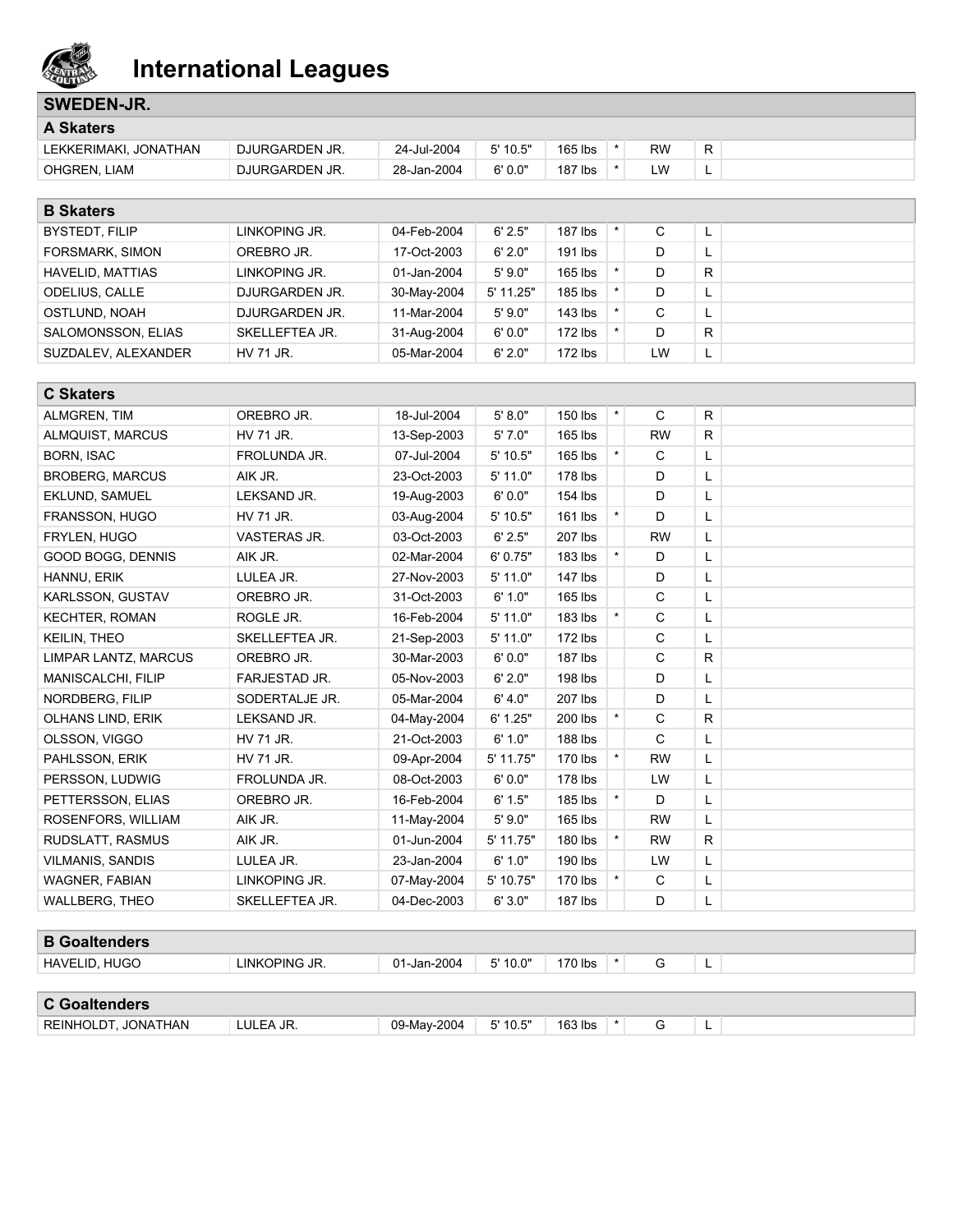

| <b>CZREP</b>     |                     |             |            |                    |   |    |
|------------------|---------------------|-------------|------------|--------------------|---|----|
| <b>A Skaters</b> |                     |             |            |                    |   |    |
| JIRICEK, DAVID   | <b>PLZEN</b>        | 28-Nov-2003 | 6'3.0"     | 189 lbs            | D | R. |
|                  |                     |             |            |                    |   |    |
| <b>B Skaters</b> |                     |             |            |                    |   |    |
| KULICH, JIRI     | <b>KARLOVY VARY</b> | 14-Apr-2004 | $5'$ 11.5" | $\star$<br>172 lbs | C | L  |
|                  |                     |             |            |                    |   |    |
| <b>C Skaters</b> |                     |             |            |                    |   |    |
| MORAVEC, DAVID   | ML. BOLESLAV        | 18-Sep-2003 | 6'0.0"     | 189 lbs            | D | L  |
|                  |                     |             |            |                    |   |    |
| <b>CZREP-2</b>   |                     |             |            |                    |   |    |
| <b>C Skaters</b> |                     |             |            |                    |   |    |
| PINKAS, MATEJ    | <b>LITOMERICE</b>   | 15-Nov-2003 | 6' 2.0"    | 190 lbs            | D | L  |
|                  |                     |             |            |                    |   |    |

## **CZREP-3**

| <b>CZREP-JR.</b>    |                         |             |            |           |           |    |
|---------------------|-------------------------|-------------|------------|-----------|-----------|----|
| <b>C Skaters</b>    |                         |             |            |           |           |    |
| GAJDA, PETR         | LIBEREC JR.             | 11-Oct-2003 | 6'3.0"     | $187$ lbs | <b>RW</b> | R. |
| <b>HAUSER, PETR</b> | SPARTA JR.              | 19-Sep-2003 | 6'3.0"     | 200 lbs   | <b>RW</b> | R. |
| MARCEL, MARCEL      | PLZEN JR.               | 31-Oct-2003 | 6'3.0"     | $216$ lbs | LW        | L. |
| MELOVSKY, MATYAS    | VITKOVICE JR.           | 25-May-2004 | 6'0.0"     | 183 lbs   | C         | R  |
| PAVLATA, DOMINIK    | PARDUBICE JR.           | 01-Apr-2004 | 6'0.0"     | $167$ lbs | LW        | L. |
| POLAK, VOJTECH      | ML. BOLESLAV JR.        | 20-Jul-2004 | $5'$ 11.0" | 189 lbs   | <b>RW</b> | R. |
| RYMON, DOMINIK      | <b>KARLOVY VARY JR.</b> | 29-May-2004 | $5'$ 10.5" | 147 lbs   | <b>RW</b> | L. |
| SAPOUSEK, ROBIN     | <b>KARLOVY VARY JR.</b> | 11-Mar-2004 | 6'0.5"     | $147$ lbs | C         | ┗  |
| SLAVICEK, SIMON     | SLAVIA JR.              | 02-Feb-2004 | $5'$ 11.0" | 165 lbs   | <b>RW</b> | L. |
| SMAJDA, SAMUEL      | <b>KARLOVY VARY JR.</b> | 25-Jan-2004 | $5'$ 11.5" | 190 lbs   | <b>RW</b> | R. |

## **C Goaltenders**

| -------------         |                              |             |            |           |  |   |  |
|-----------------------|------------------------------|-------------|------------|-----------|--|---|--|
| SCHNATTINGER, MICHAEL | BRNO JR.                     | 01-Mar-2004 | $5'$ 11.5" | 176 lbs   |  | - |  |
| SPUNAR, JAN           | OLOMOUC JR.                  | 30-May-2004 | 6'3.0"     | $185$ lbs |  | - |  |
| WOLF. SIMON           | <b>RB HOCKEY</b><br>AKADEMIA | 23-Jul-2004 | 6' 1.75"   | 196 lbs   |  | - |  |

## **CZREP-JR. 2**

| <b>SLOVAKIA</b>  |                |             |           |           |         |           |    |
|------------------|----------------|-------------|-----------|-----------|---------|-----------|----|
| <b>A Skaters</b> |                |             |           |           |         |           |    |
| NEMEC, SIMON     | <b>NITRA</b>   | 15-Feb-2004 | 6'0.0"    | 190 lbs   | $\star$ | D         | R  |
|                  |                |             |           |           |         |           |    |
| <b>B</b> Skaters |                |             |           |           |         |           |    |
| MESAR, FILIP     | <b>POPRAD</b>  | 03-Jan-2004 | 5'10.0"   | $167$ lbs | $\star$ | <b>RW</b> | R. |
|                  |                |             |           |           |         |           |    |
| <b>C Skaters</b> |                |             |           |           |         |           |    |
| NATNY, DAVID     | <b>TRENCIN</b> | 14-Mar-2004 | 6' 1.5"   | $178$ lbs | $\star$ | D         | L  |
| SYKORA, ADAM     | <b>NITRA</b>   | 07-Sep-2004 | 5' 10.25" | $172$ lbs | $\star$ | С         | ъ. |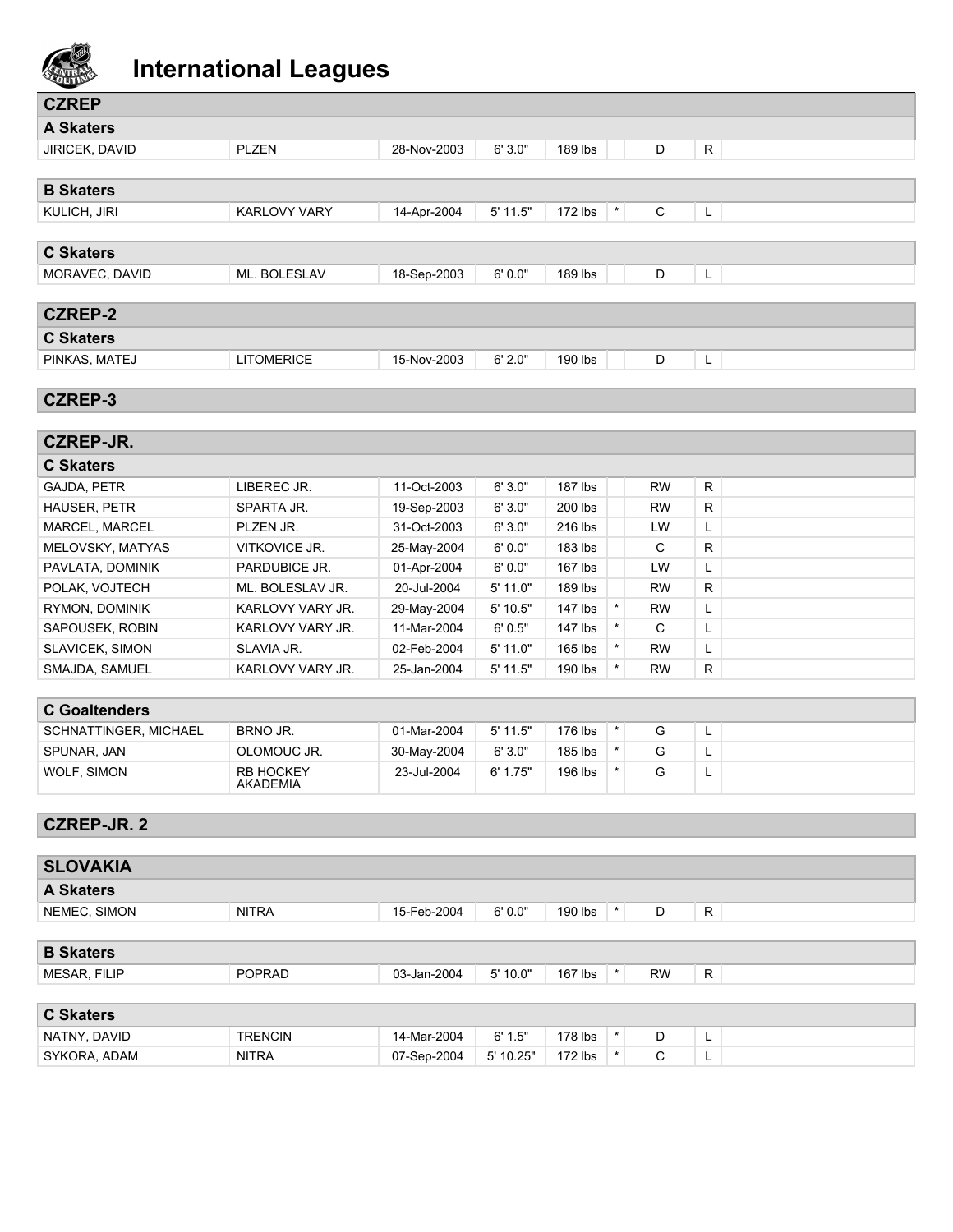

## **SLOVAKIA-2**

| <b>C</b> Skaters |                               |             |            |           |  |    |          |  |  |
|------------------|-------------------------------|-------------|------------|-----------|--|----|----------|--|--|
| KRAKOVSKY, LUCA  | MODRE KRIDLA<br><b>SLOVAN</b> | 18-Jun-2004 | $5'$ 11.5" | $178$ lbs |  |    | -        |  |  |
| KRIZAN, JAKUB    | SLOVAKIA U18 (SVK-2)          | 07-Jun-2004 | $5'$ 11.0" | 185 lbs   |  | LW | <u>.</u> |  |  |
| TOMAS, MATEJ     | SLOVAKIA U18 (SVK-2)          | 07-Sep-2004 | $5'$ 11.0" | $168$ lbs |  |    | R        |  |  |

## **SLOVAKIA-3**

| <b>SLOVAKIA-JR.</b> |             |             |           |           |  |    |    |  |  |  |
|---------------------|-------------|-------------|-----------|-----------|--|----|----|--|--|--|
| <b>C</b> Skaters    |             |             |           |           |  |    |    |  |  |  |
| KOPECKY, JAKUB      | TRENCIN JR. | 08-Feb-2004 | 6'3.25"   | $187$ lbs |  | LW |    |  |  |  |
| NAHALKA, SEBASTIAN  | POPRAD JR.  | 08-Jun-2004 | 6'0.5"    | 198 lbs   |  | D  |    |  |  |  |
| SOTEK, ALEX         | POPRAD JR.  | 09-Feb-2004 | 5' 11.75" | 176 lbs   |  | LW | R. |  |  |  |

## **SLOVAKIA-JR. 2**

## **SWISS**

| <b>SWISS-2</b>   |                   |             |        |              |           |   |
|------------------|-------------------|-------------|--------|--------------|-----------|---|
| <b>C Skaters</b> |                   |             |        |              |           |   |
| TRUOG, LIVIO     | <b>GCK ZURICH</b> | 30-Nov-2003 | 5'9.0" | 167 $\,$ lbs | <b>RW</b> | - |

## **SWISS-3**

| <b>SWISS-JR.</b>     |          |             |          |         |  |   |  |
|----------------------|----------|-------------|----------|---------|--|---|--|
| <b>C</b> Goaltenders |          |             |          |         |  |   |  |
| BEGLIERI, ALESSIO    | BIEL JR. | 05-Jan-2004 | 5' 11.0" | 165 lbs |  | - |  |

## **SWISS-JR. 2**

| <b>BELARUS</b>   |                |             |        |         |  |   |  |
|------------------|----------------|-------------|--------|---------|--|---|--|
| <b>C Skaters</b> |                |             |        |         |  |   |  |
| MOROZOV, ILYA    | <b>ZHLOBIN</b> | 16-May-2003 | 6'0.0" | 174 lbs |  | - |  |

## **BELARUS-2**

| <b>DENMARK</b>     |                |             |          |         |               |   |  |
|--------------------|----------------|-------------|----------|---------|---------------|---|--|
|                    |                |             |          |         |               |   |  |
| <b>DENMARK-2</b>   |                |             |          |         |               |   |  |
|                    |                |             |          |         |               |   |  |
| <b>DENMARK-JR.</b> |                |             |          |         |               |   |  |
|                    |                |             |          |         |               |   |  |
| <b>GERMANY</b>     |                |             |          |         |               |   |  |
| <b>B Skaters</b>   |                |             |          |         |               |   |  |
| LUTZ, JULIAN       | <b>MUNCHEN</b> | 29-Feb-2004 | 6' 1.75" | 185 lbs | $\star$<br>LW | L |  |
|                    |                |             |          |         |               |   |  |
| <b>GERMANY-2</b>   |                |             |          |         |               |   |  |
|                    |                |             |          |         |               |   |  |
| <b>GERMANY-3</b>   |                |             |          |         |               |   |  |